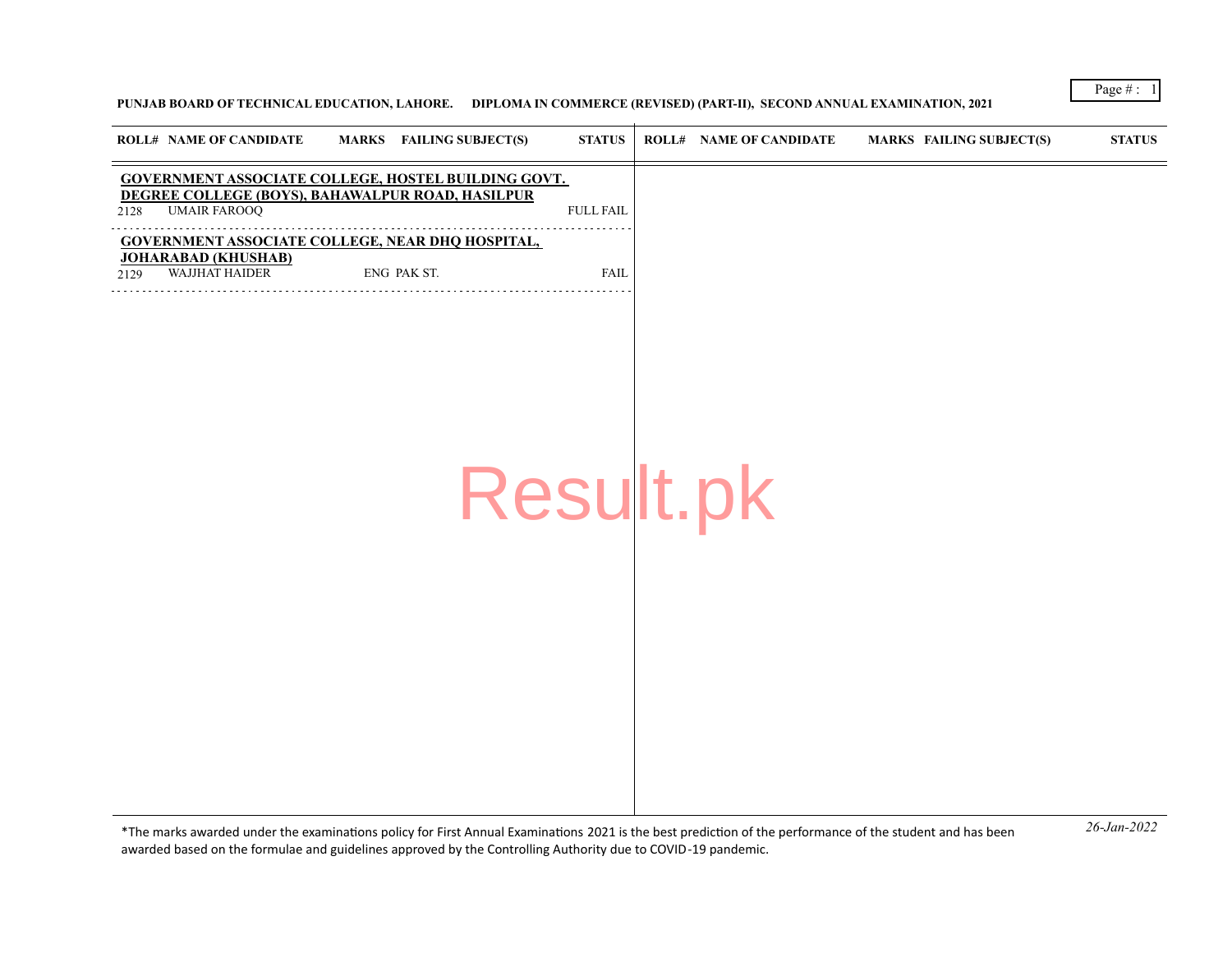**PUNJAB BOARD OF TECHNICAL EDUCATION, LAHORE. DIPLOMA IN BUSINESS ADMINISTRATION (REVISED) (PART-II), SECOND ANNUAL EXAMINATION, 2021**

|      | <b>ROLL# NAME OF CANDIDATE</b>                                    |                   | MARKS FAILING SUBJECT(S) | <b>STATUS</b>    | <b>ROLL# NAME OF CANDIDATE</b> | MARKS FAILING SUBJECT(S) | <b>STATUS</b> |
|------|-------------------------------------------------------------------|-------------------|--------------------------|------------------|--------------------------------|--------------------------|---------------|
|      |                                                                   |                   |                          |                  |                                |                          |               |
|      | <b>NATIONAL COLLEGE OF COMMERCE SCIENCES, 13-V HOUSING SCHEME</b> |                   |                          |                  |                                |                          |               |
| 2133 | <b>MULTAN ROAD, BUREWALA</b><br>ABDUL JABBAR                      |                   |                          | <b>FULL FAIL</b> |                                |                          |               |
| 2134 | MUHAMMAD RIZWAN<br>ASLAM                                          | $337 + 390 = 727$ |                          | <b>PASS</b>      |                                |                          |               |
|      | <b>GLOBAL COMMERCE COLLEGE, CHOWK NOOR SHAH, KOT ADDU</b>         |                   |                          |                  |                                |                          |               |
| 2135 | HASEEB KHALID                                                     | $392 + 403 = 795$ |                          | <b>PASS</b>      |                                |                          |               |
|      | PIONEER INSTITUTE OF COMMERCE & COMPUTER SCIENCES, NEAR           |                   |                          |                  |                                |                          |               |
|      | SOUTH EID GAH WARD NO 1 BUKHARI ROAD, KOT ADDU                    |                   |                          |                  |                                |                          |               |
| 2136 | ABDUL GHAFAR                                                      | $421 + 453 = 874$ |                          | <b>PASS</b>      |                                |                          |               |

Result.pk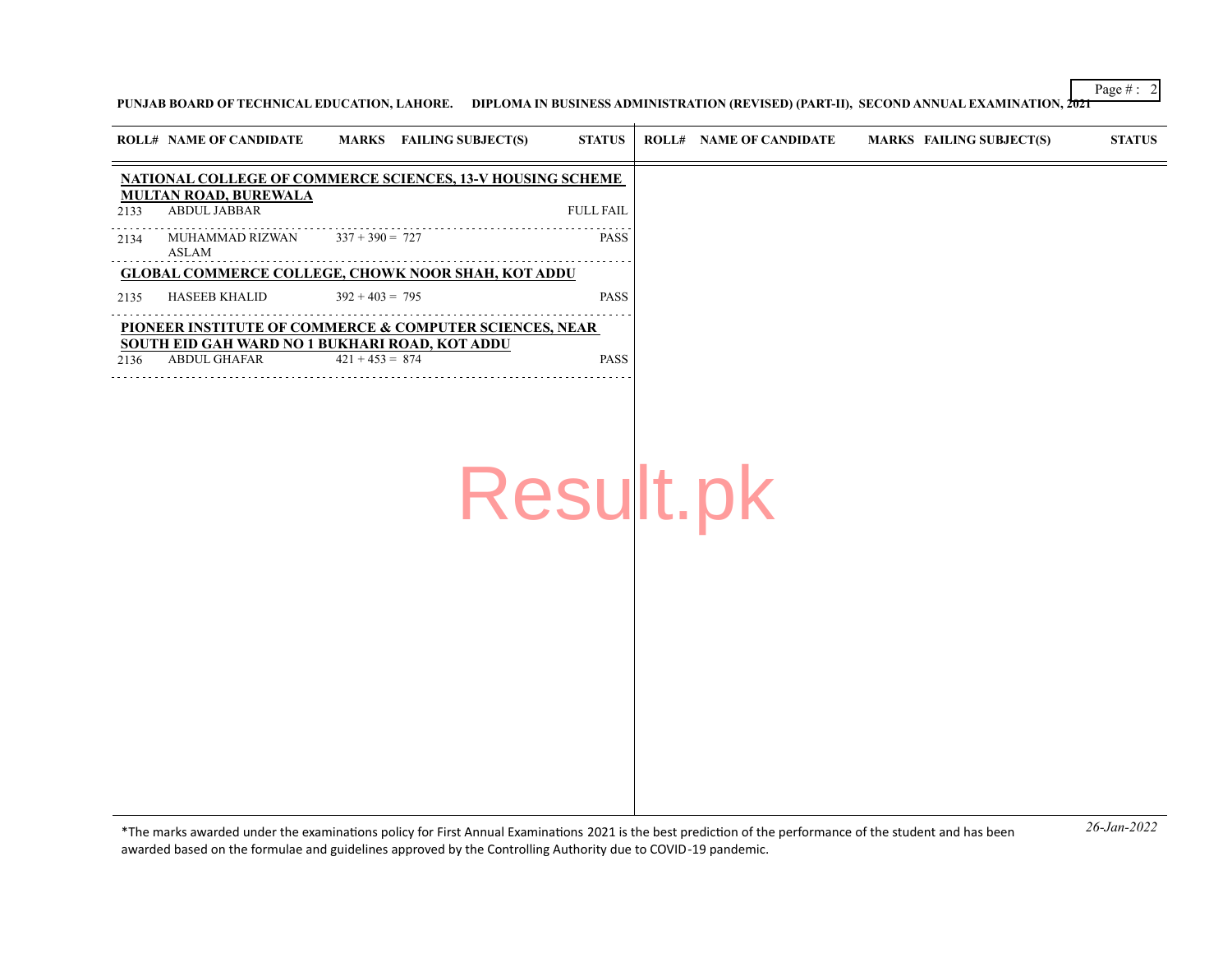PUNJAB BOARD OF TECHNICAL EDUCATION, LAHORE. DIPLOMA IN COMMERCE (OFFICE SECRETARIAL PRACTICE) (PART-II), SECOND ANNUAL EXAMIN<del>ATION, 202F T</del>ECHNICAL E

|      | <b>ROLL# NAME OF CANDIDATE</b>                           | MARKS FAILING SUBJECT(S)                                         | <b>STATUS</b>      |              | <b>ROLL# NAME OF CANDIDATE</b>                | MARKS FAILING SUBJECT(S)                                           | <b>STATUS</b> |
|------|----------------------------------------------------------|------------------------------------------------------------------|--------------------|--------------|-----------------------------------------------|--------------------------------------------------------------------|---------------|
|      |                                                          | <b>GOVERNMENT GRADUATE COLLEGE, CHISHTIAN ROAD,</b>              |                    |              |                                               | <b>GOVERNMENT ASSOCIATE COLLEGE, X-BLOCK, GOVT. COLONY,</b>        |               |
| 2177 | <b>BAHAWALNAGAR</b><br>MOHAMMAD MAZHAR $404 + 326 = 730$ |                                                                  | <b>PASS</b>        | <b>OKARA</b> | 2188 AHSAN UL HAQ                             | ENG ESH CS                                                         | <b>FAIL</b>   |
| 2178 | RAMZAN<br>HASSAN RAZA KHAN                               | ENG URDU ESH CS                                                  | FAIL(No<br>Chance) |              | PAKPATTAN SHARIF                              | <b>GOVERNMENT ASSOCIATE COLLEGE, NEAR CHAK 2/KB HOTTA ROAD,</b>    |               |
|      |                                                          | <b>GOVT. COLLEGE OF COMMERCE, CHEEMA TOWN, BAHAWALPUR</b>        |                    | 2189         | MUHAMMAD TAYYAB                               | Absent                                                             | <b>ABSENT</b> |
| 2179 | MUHAMMAD DILSHAD                                         | <b>ENG PAK.ST</b>                                                | FAIL               |              | 2190 ABID FARID                               | Absent                                                             | ABSENT        |
|      |                                                          | <b>GOVERNMENT ASSOCIATE COLLEGE, NEAR SPORTS STADIUM,</b>        |                    |              |                                               | GOVERNMENT ASSOCIATE COLLEGE, ADHAN ROAD NEAR PATTOKI              |               |
| 2180 | BHAKKAR<br>SHAFIQ-UR-REHMAN                              | Absent                                                           | <b>ABSENT</b>      | 2191         | <b>SUGAR MILL, PATTOKI</b><br>SHABBIR HUSSAIN | $404 + 313 = 717$                                                  | <b>PASS</b>   |
|      |                                                          | <b>GOVERNMENT GRADUATE COLLEGE, BLOCK NO 38, DERA GHAZI KHAN</b> |                    |              |                                               | <b>GOVERNMENT ASSOCIATE COLLEGE, SAID PUR SCHEME # 2 SATTELITE</b> |               |
| 2181 | MUHAMMAD RIZWAN                                          | ENG URDU PAK.ST ESH CS                                           | <b>FAIL</b>        |              | TOWN, RAWALPINDI<br>2192 SHEROZ ASLAM         | CS                                                                 | <b>FAIL</b>   |
|      |                                                          | <b>GOVERNMENT GRADUATE COLLEGE, SATELLITE TOWN, JHANG</b>        |                    |              |                                               | <b>GOVERNMENT GRADUATE COLLEGE, DOSEHRA GROUND,</b>                |               |
| 2182 | <b>GHULAM ABBAS</b>                                      | $320 + 334 = 654$                                                | <b>PASS</b>        |              | <b>SHEIKHUPURA</b>                            |                                                                    |               |
|      |                                                          | <b>GOVERNMENT ASSOCIATE COLLEGE, MINI BY PASS, RAILWAY ROAD,</b> |                    | 2193         | <b>NADEEM AHMED</b>                           | ENG URDU PAK.ST ESH CS                                             | FAIL          |
| 2183 | <b>KOT ADDU</b><br>MUHAMMAD ISHAQ                        | ENG ESH CS                                                       | FAIL               |              |                                               | <b>GOVERNMENT ASSOCIATE COLLEGE, , TAUNSA SHARIF</b>               |               |
|      |                                                          |                                                                  |                    | 2194         | WASSEM AHMED                                  | ESH CS                                                             | FAIL          |
|      |                                                          | GOVERNMENT ASSOCIATE COLLEGE, ALLAMA IOBAL TOWN, LAHORE          |                    | 2195         | MUHAMMAD SAJID                                | CS.                                                                | FAIL.         |
| 2184 | HAFIZ NOUMAN ASHRAF                                      | <b>ESH</b>                                                       | FAIL               |              |                                               |                                                                    |               |
|      |                                                          | <b>GOVERNMENT GRADUATE COLLEGE, COLLEGE ROAD, LAYYAH</b>         |                    |              |                                               |                                                                    |               |
| 2185 | IJAZ HUSSAIN                                             | URDU CS                                                          | <b>FAIL</b>        |              |                                               |                                                                    |               |
|      |                                                          | GOVERNMENT ASSOCIATE COLLEGE, NEAR OFFICER COLONY,               |                    |              |                                               |                                                                    |               |
|      | <b>MIANWALI</b><br>2186 KASHIF IQBAL                     | URDU BIT-II CS                                                   | FAII.              |              |                                               |                                                                    |               |
|      |                                                          | ASIAN COLLEGE OF COMMERCE, JAMAN CHANDOWAL ROAD, OPP.            |                    |              |                                               |                                                                    |               |
| 2187 | NAROWAL PUBLIC SCHOOL, NAROWAL<br><b>ADEEL RAZA</b>      | $324 + 335 = 659$                                                | <b>PASS</b>        |              |                                               |                                                                    |               |
|      |                                                          |                                                                  |                    |              |                                               |                                                                    |               |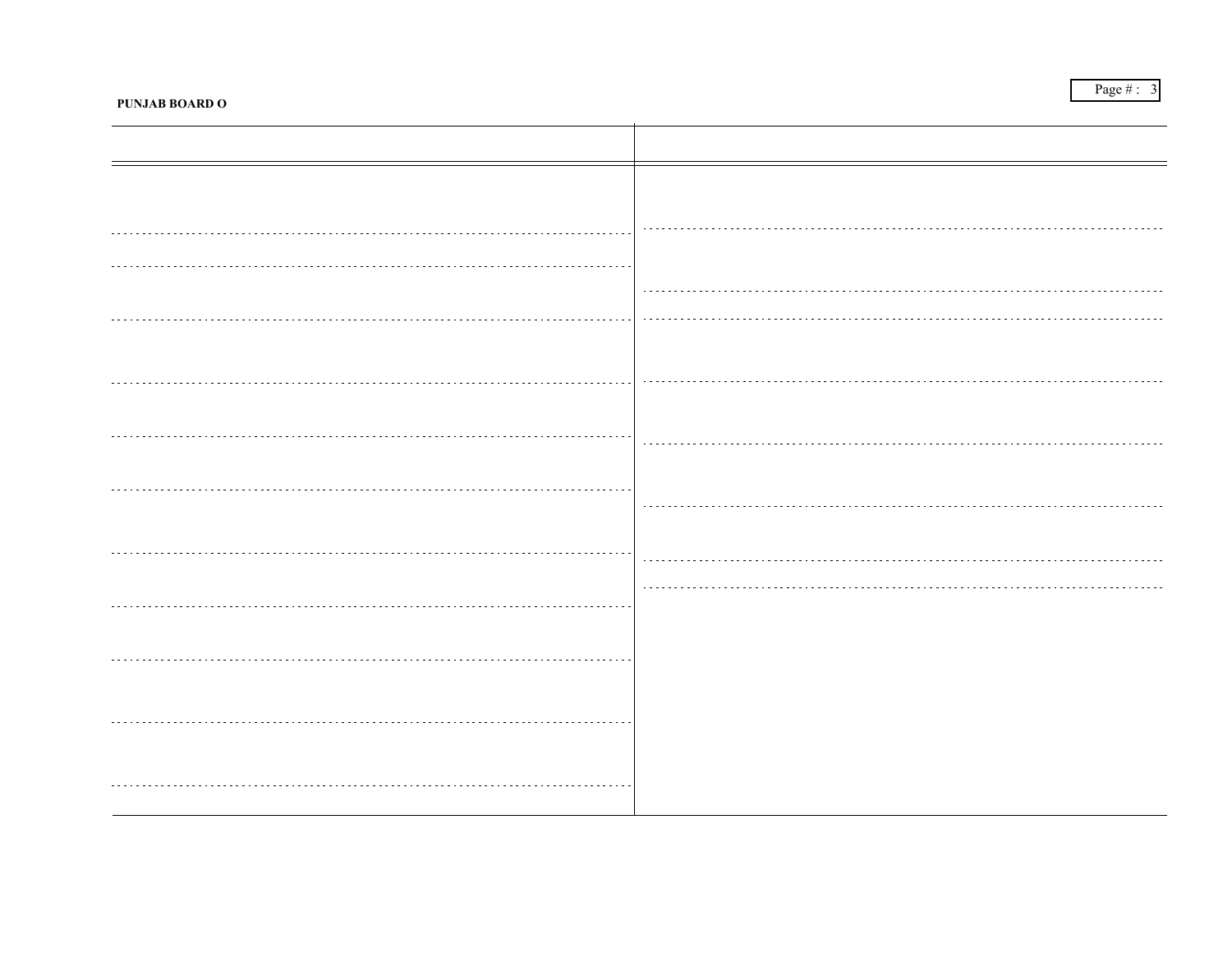# **PUNJAB BOARD OF TECHNICAL EDUCATION, LAHORE. DIPLOMA IN COMMERCE (ACCOUNTS-06) (PART-II), SECOND ANNUAL EXAMINATION, 2021**

|      | <b>ROLL# NAME OF CANDIDATE</b>                                        | MARKS FAILING SUBJECT(S)                            | <b>STATUS</b>    | <b>ROLL# NAME OF CANDIDATE</b> | <b>MARKS FAILING SUBJECT(S)</b> | <b>STATUS</b> |
|------|-----------------------------------------------------------------------|-----------------------------------------------------|------------------|--------------------------------|---------------------------------|---------------|
| 2132 | DEGREE COLLEGE (BOYS), BAHAWALPUR ROAD, HASILPUR<br><b>ALI HAIDER</b> | GOVERNMENT ASSOCIATE COLLEGE, HOSTEL BUILDING GOVT. | <b>FULL FAIL</b> |                                |                                 |               |
|      |                                                                       |                                                     |                  |                                |                                 |               |
|      |                                                                       |                                                     |                  |                                |                                 |               |
|      |                                                                       |                                                     |                  |                                |                                 |               |
|      |                                                                       |                                                     |                  |                                |                                 |               |
|      |                                                                       | Result.pk                                           |                  |                                |                                 |               |
|      |                                                                       |                                                     |                  |                                |                                 |               |
|      |                                                                       |                                                     |                  |                                |                                 |               |
|      |                                                                       |                                                     |                  |                                |                                 |               |
|      |                                                                       |                                                     |                  |                                |                                 |               |
|      |                                                                       |                                                     |                  |                                |                                 |               |

*26-Jan-2022* \*The marks awarded under the examinatons policy for First Annual Examinatons 2021 is the best predicton of the performance of the student and has been awarded based on the formulae and guidelines approved by the Controlling Authority due to COVID-19 pandemic.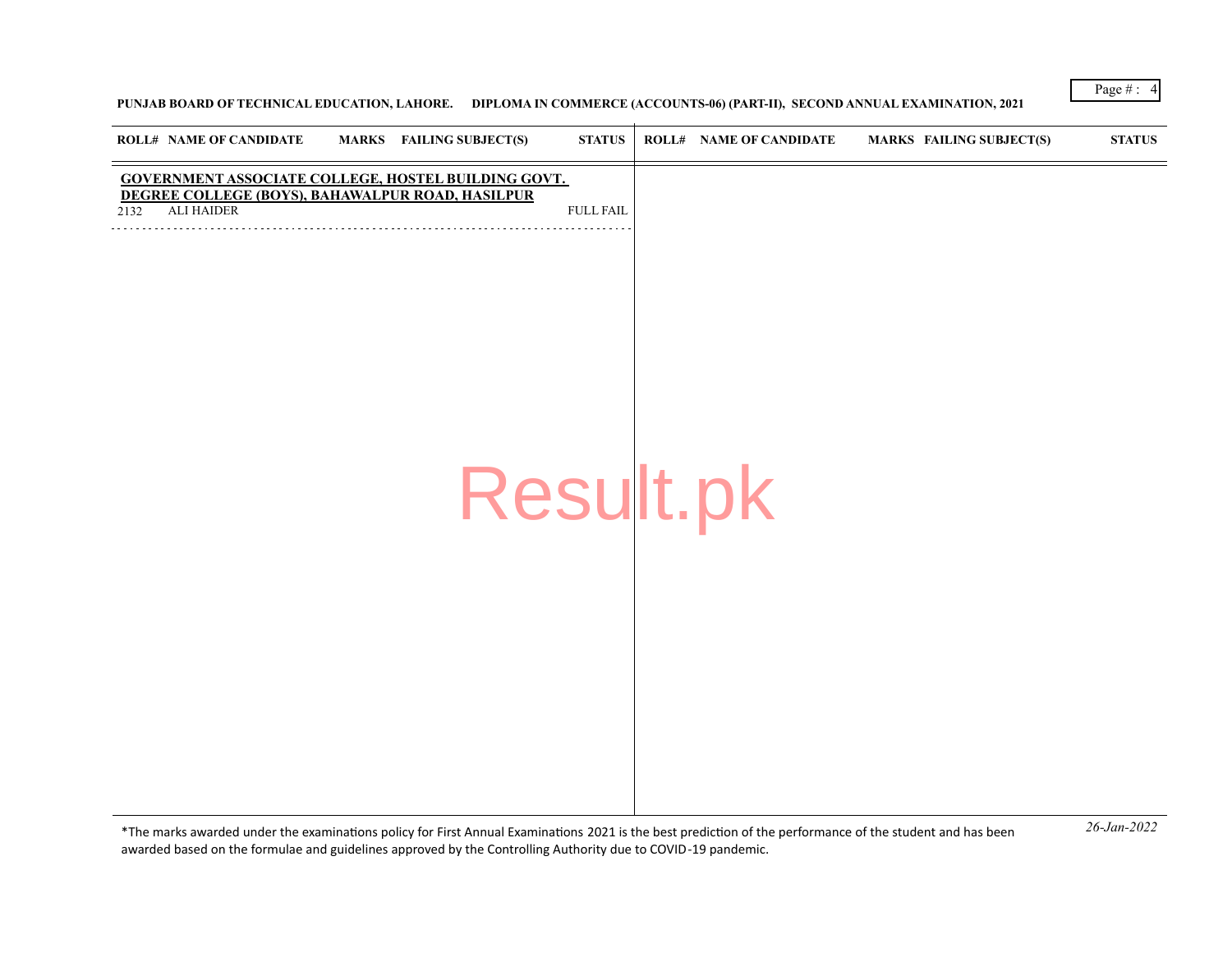**PUNJAB BOARD OF TECHNICAL EDUCATION, LAHORE. DIPLOMA IN COMMERCE (ACCOUNTS) (PART-II), SECOND ANNUAL EXAMINATION, 2021**

|                        | <b>ROLL# NAME OF CANDIDATE</b>                  | MARKS FAILING SUBJECT(S)                                                    | <b>STATUS</b> |                         | <b>ROLL# NAME OF CANDIDATE</b>        | MARKS FAILING SUBJECT(S)                                                                                                                                                                                                                                                                                                                                                                 | <b>STATUS</b>    |
|------------------------|-------------------------------------------------|-----------------------------------------------------------------------------|---------------|-------------------------|---------------------------------------|------------------------------------------------------------------------------------------------------------------------------------------------------------------------------------------------------------------------------------------------------------------------------------------------------------------------------------------------------------------------------------------|------------------|
|                        |                                                 | <b>GOVERNMENT ASSOCIATE COLLEGE, NEAR SPORTS STADIUM,</b>                   |               |                         |                                       | <b>GOVERNMENT ASSOCIATE COLLEGE, MOHALLAH GODI, HAROONABAD</b>                                                                                                                                                                                                                                                                                                                           |                  |
| <b>BHAKKAR</b><br>2137 | <b>OWN RAZA</b>                                 | URDU                                                                        | <b>FAIL</b>   | 2150                    | <b>FAISAL UMAR</b>                    | <b>ENG FA-II</b>                                                                                                                                                                                                                                                                                                                                                                         | FAII.            |
| 2138                   | MUHAMMAD RAMZAN<br>AZAM                         | $360 + 353 = 713$                                                           | <b>PASS</b>   | 2151                    | MUHAMMAD ARSLAN<br>JAVED              | ENG URDU PAK.ST BIT-II<br>AAM PE                                                                                                                                                                                                                                                                                                                                                         | FAIL             |
|                        | <b>GOVERNMENT ASSOCIATE COLLEGE, , CHAUBARA</b> |                                                                             |               |                         |                                       | <b>GOVERNMENT POLYTECHNIC INSTITUTE FOR WOMEN, SECTOR H8-1,</b>                                                                                                                                                                                                                                                                                                                          |                  |
| 2139                   | MEER BAZ ALI KHAN                               | Absent                                                                      | <b>ABSENT</b> | 2152                    | <b>ISLAMABAD</b><br>IORA FATIMA       | $272 + 314 = 586$                                                                                                                                                                                                                                                                                                                                                                        | <b>PASS</b>      |
|                        |                                                 | GOVERNMENT ASSOCIATE COLLEGE, CHUNGI NO.1, G.T. ROAD,                       |               |                         |                                       | <b>GOVERNMENT ASSOCIATE COLLEGE,, KHANEWAL</b>                                                                                                                                                                                                                                                                                                                                           |                  |
| 2140                   | CHICHAWATNI<br><b>FAISAL REHMAN</b>             | <b>CS</b>                                                                   | <b>FAIL</b>   | 2153                    | HARIS ALI                             | <b>ENG URDU</b>                                                                                                                                                                                                                                                                                                                                                                          | FAIL             |
|                        |                                                 | <b>GOVERNMENT ASSOCIATE COLLEGE, NEAR GOVERNMENT</b>                        |               |                         |                                       | <b>GOVERNMENT ASSOCIATE COLLEGE, MINI BY PASS, RAILWAY ROAD,</b>                                                                                                                                                                                                                                                                                                                         |                  |
| 2141                   | MUHAMMAD FARHAN                                 | <b>AGRICULTURE ENGINEERING WORKSHOP JHANG ROAD, FAISALABAD</b><br>AAM FA-II | <b>FAIL</b>   | <b>KOT ADDU</b><br>2154 | MUHAMMAD ADNAN                        | <b>ENG</b>                                                                                                                                                                                                                                                                                                                                                                               | FAIL.            |
|                        | AKRAM                                           |                                                                             |               |                         |                                       | <b>GOVERNMENT ASSOCIATE COLLEGE, ALLAMA IQBAL TOWN, LAHORE</b>                                                                                                                                                                                                                                                                                                                           |                  |
|                        | ZAHARA PEOPLES COLONY NO.1, FAISALABAD          | <b>GOVERNMENT COLLEGE OF TECHNOLOGY FOR WOMEN, NEAR BOSTAN</b>              |               | 2155                    | <b>HAROON AZIZ</b>                    | $328 + 287 = 615$                                                                                                                                                                                                                                                                                                                                                                        | <b>PASS</b>      |
| 2142                   | <b>SUMERA HAMEED</b>                            | $302 + 302 = 604$                                                           | <b>PASS</b>   |                         | <b>JAINMANDIR, LAHORE</b>             | $\begin{bmatrix} 1 & 0 & 0 \\ 0 & 0 & 0 \\ 0 & 0 & 0 \\ 0 & 0 & 0 \\ 0 & 0 & 0 \\ 0 & 0 & 0 & 0 \\ 0 & 0 & 0 & 0 \\ 0 & 0 & 0 & 0 \\ 0 & 0 & 0 & 0 & 0 \\ 0 & 0 & 0 & 0 & 0 \\ 0 & 0 & 0 & 0 & 0 \\ 0 & 0 & 0 & 0 & 0 & 0 \\ 0 & 0 & 0 & 0 & 0 & 0 \\ 0 & 0 & 0 & 0 & 0 & 0 & 0 \\ 0 & 0 & 0 & 0 & 0 & 0 & 0 \\ 0 & 0 & 0 & $<br><b>GOVERNMENT COLLEGE OF TECHNOLOGY FOR WOMEN, NEAR</b> |                  |
|                        |                                                 | <b>GOVERNMENT GRADUATE COLLEGE, PEOPLES COLONY, FAISALABAD</b>              |               |                         | 2156 <b>IORA TARIO</b>                |                                                                                                                                                                                                                                                                                                                                                                                          | RL Fee           |
| 2143                   | MIAN NISAR ALI                                  | Absent                                                                      | <b>ABSENT</b> |                         |                                       |                                                                                                                                                                                                                                                                                                                                                                                          |                  |
| 2144                   | ZOHAIB ISLAM                                    | $333 + 325 = 658$                                                           | <b>PASS</b>   |                         | <b>ALI HAIDER</b>                     | <b>GOVERNMENT ASSOCIATE COLLEGE, , MANDI BAHAUDDIN</b><br><b>ENG</b>                                                                                                                                                                                                                                                                                                                     | FAIL.            |
| 2145                   | LUOMAN MAJEED                                   | $324 + 310 = 634$                                                           | <b>PASS</b>   | 2157<br>.<br>2158       | FAROOO AHMED                          | Absent                                                                                                                                                                                                                                                                                                                                                                                   | <b>ABSENT</b>    |
| 2146                   | DILAWAR ALI $419 + 340 = 759$                   |                                                                             | <b>PASS</b>   |                         |                                       |                                                                                                                                                                                                                                                                                                                                                                                          |                  |
| 2147                   | MUHAMMAD KAMRAN                                 | $352 + 346 = 698$                                                           | <b>PASS</b>   | 2159                    | AHMAD ALI                             | GOVERNMENT ASSOCIATE COLLEGE, MUSA VIRK, MIAN CHANNU                                                                                                                                                                                                                                                                                                                                     | <b>FULL FAIL</b> |
|                        |                                                 | NATIONAL COLLEGE OF COMPUTER SCIENCES, JAMAT KHANA BAZAR,                   |               |                         |                                       | <b>GOVERNMENT ASSOCIATE COLLEGE, CANTT, NEAR STATE BANK OF</b>                                                                                                                                                                                                                                                                                                                           |                  |
| <b>GILGIT</b><br>2148  | <b>ISRAR HUSSAIN</b>                            | $312 + 300 = 612$                                                           | <b>PASS</b>   | 2160                    | PAKISTAN, MULTAN<br>MUHAMMAD ALI RAZA | <b>ENG</b>                                                                                                                                                                                                                                                                                                                                                                               | <b>FAIL</b>      |
|                        |                                                 | <b>GOVERNMENT ASSOCIATE COLLEGE FOR WOMEN, NEAR CIVIL LINE</b>              |               |                         |                                       |                                                                                                                                                                                                                                                                                                                                                                                          |                  |
|                        | POLICE STATION JALAL PUR JATTA, GUJRAT          |                                                                             |               |                         | <b>BAHAWALPUR ROAD,, MULTAN</b>       | <b>GOVERNMENT GRADUATE COLLEGE, QASIM PUR COLONY</b>                                                                                                                                                                                                                                                                                                                                     |                  |
| 2149                   | AYESHA MUKHTAR                                  | $371 + 414 = 785$                                                           | <b>PASS</b>   | 2161                    | ALI ZAFAR                             | URDU BIT-II                                                                                                                                                                                                                                                                                                                                                                              | <b>FAIL</b>      |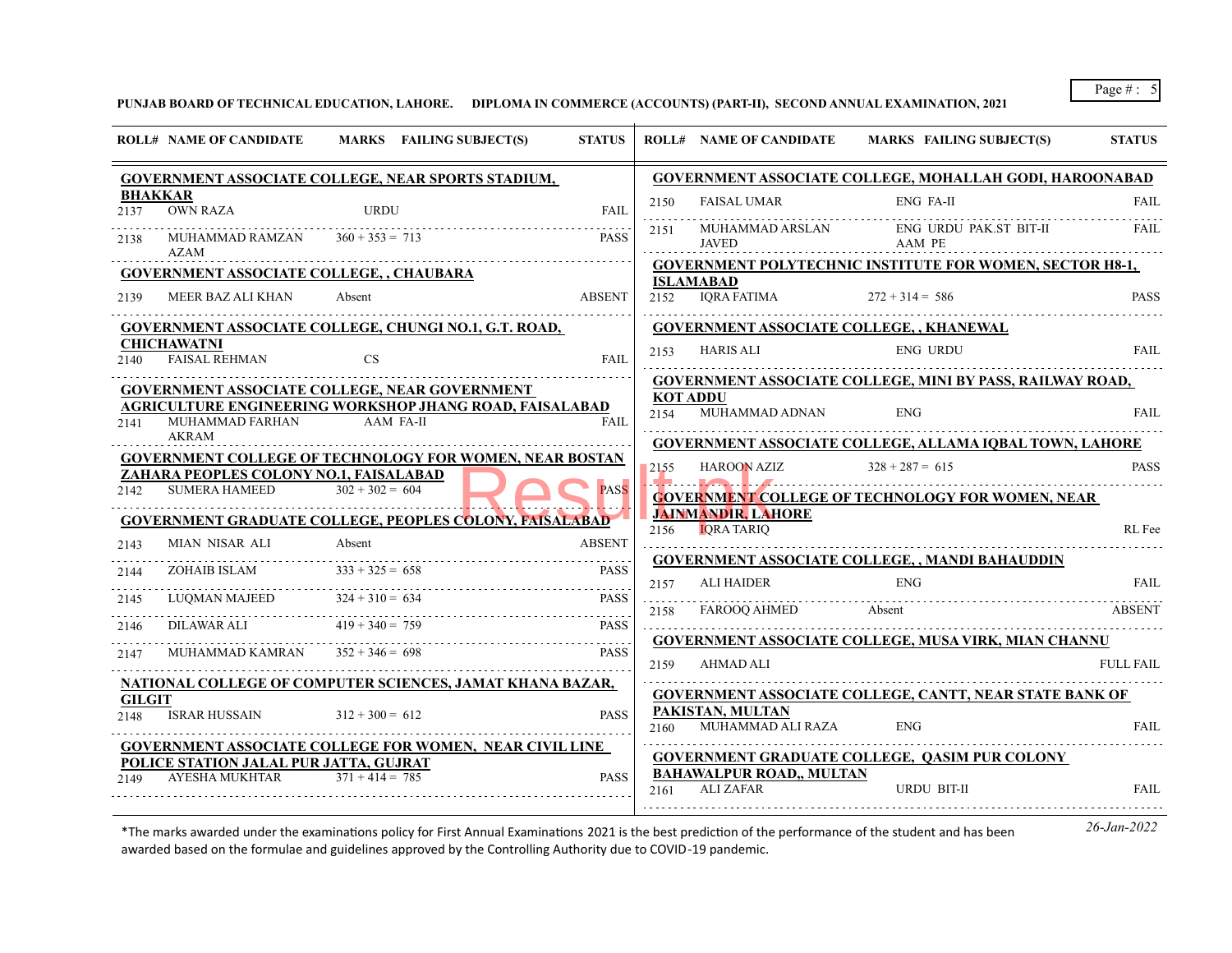# **PUNJAB BOARD OF TECHNICAL EDUCATION, LAHORE. DIPLOMA IN COMMERCE (ACCOUNTS) (PART-II), SECOND ANNUAL EXAMINATION, 2021**

|                      | <b>ROLL# NAME OF CANDIDATE</b>               | MARKS FAILING SUBJECT(S)                                             | <b>STATUS</b> |      | <b>ROLL# NAME OF CANDIDATE</b> | <b>MARKS FAILING SUBJECT(S)</b> | <b>STATUS</b> |
|----------------------|----------------------------------------------|----------------------------------------------------------------------|---------------|------|--------------------------------|---------------------------------|---------------|
|                      |                                              | <b>NISHTER COLLEGE OF COMMERCE &amp; I.T, 4-GULSITAN COLONY, OLD</b> |               | 2174 | RAWAL KHAN                     | URDU CS                         | FAIL          |
| 2162                 | <b>BAHAWALPUR ROAD, MULTAN</b><br>AHRAZ KHAN | $289 + 333 = 622$                                                    | <b>PASS</b>   |      |                                |                                 |               |
| 2163                 | MISBHA EJAZ $343 + 326 = 669$                |                                                                      | <b>PASS</b>   |      |                                |                                 |               |
|                      |                                              | GOVERNMENT ASSOCIATE COLLEGE, FAISAL STADIUM,                        |               |      |                                |                                 |               |
| 2164                 | <b>MUZAFFARGARH</b><br><b>TOUSEEF ABBAS</b>  | <b>ENG</b>                                                           | <b>FAIL</b>   |      |                                |                                 |               |
|                      |                                              | GOVERNMENT ASSOCIATE COLLEGE, X-BLOCK, GOVT. COLONY,                 |               |      |                                |                                 |               |
| <b>OKARA</b><br>2165 | <b>WASEEM ABBAS</b>                          | <b>ENG URDU CS</b>                                                   | FAIL          |      |                                |                                 |               |
|                      |                                              | <b>GOVERNMENT ASSOCIATE COLLEGE, PINDI ROAD, PINDI GHEB</b>          |               |      |                                |                                 |               |
| 2166                 | <b>HASNAIN ANWAR</b>                         | $300 + 361 = 661$                                                    | <b>PASS</b>   |      |                                |                                 |               |
|                      |                                              | <b>GOVERNMENT ASSOCIATE COLLEGE, AQILPUR ROAD, RAJANPUR</b>          |               |      |                                |                                 |               |
| 2167                 | <b>IMRAN AHMAD</b>                           | $351 + 400 = 751$                                                    | PASS          |      |                                |                                 |               |
|                      |                                              | <b>EVER BRIGHT COLLEGE OF COMMERCE &amp; COMPUTER, TEHSIL TAUNSA</b> |               |      |                                |                                 |               |
|                      | <b>SHARIF, RETRA</b><br>2168 IRSHAD HUSSAIN  | CS                                                                   | FAIL          |      |                                |                                 |               |
|                      |                                              | <b>GOVERNMENT ASSOCIATE COLLEGE, CANTT ROAD,, SHORKOT</b>            |               |      |                                |                                 |               |
| 2169                 | MUHAMMAD WASEEM<br>SAJJAD                    | $368 + 320 = 688$                                                    | <b>PASS</b>   |      |                                |                                 |               |
|                      |                                              | <b>GOVERNMENT ASSOCIATE COLLEGE, OLD MULTAN ROAD, SHUJABAD</b>       |               |      |                                |                                 |               |
| 2170                 | MUHAMMAD SAFDAR                              | $308 + 343 = 651$                                                    | <b>PASS</b>   |      |                                |                                 |               |
|                      |                                              | ABUL QASIM INSTITUTE OF MANAGEMENT SCIENCES, COLLEGE ROAD,           |               |      |                                |                                 |               |
| 2171                 | <b>TAUNSA SHARIF</b><br><b>AZHAR ABBAS</b>   | FA-II CS                                                             | <b>FAIL</b>   |      |                                |                                 |               |
|                      |                                              | <b>GOVERNMENT ASSOCIATE COLLEGE, , TAUNSA SHARIF</b>                 |               |      |                                |                                 |               |
| 2172                 | MUHAMMAD KASHIF                              | ENG CS                                                               | FAIL          |      |                                |                                 |               |
| 2173                 | MOHSIN FIAZ                                  | $348 + 331 = 679$                                                    | <b>PASS</b>   |      |                                |                                 |               |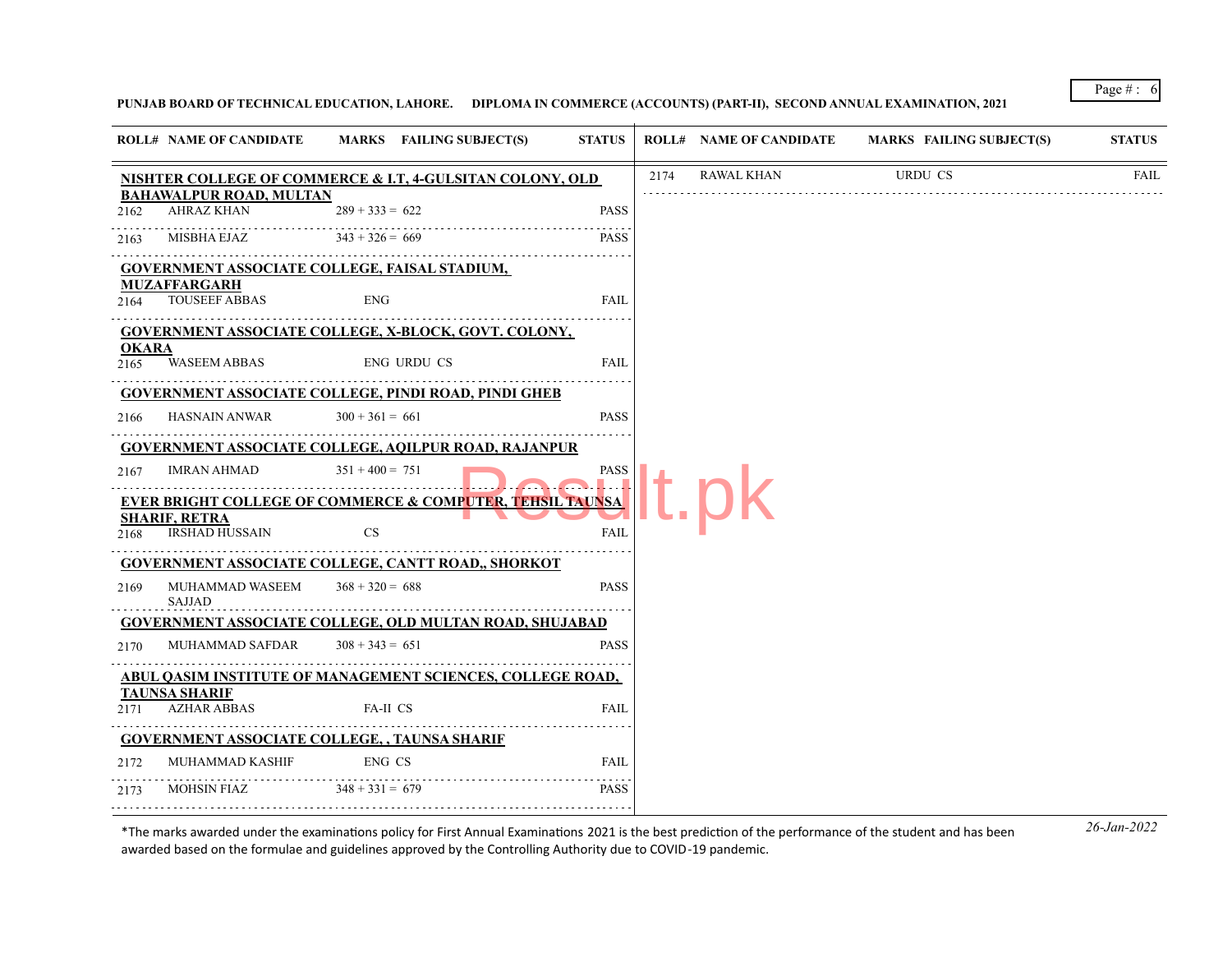## **PUNJAB BOARD OF TECHNICAL EDUCATION, LAHORE. DIPLOMA IN COMMERCE (BANKING) (PART-II), SECOND ANNUAL EXAMINATION, 2021**

|      | <b>ROLL# NAME OF CANDIDATE</b>                               | <b>MARKS</b> FAILING SUBJECT(S)                                | <b>STATUS</b> | <b>ROLL# NAME OF CANDIDATE</b> | <b>MARKS FAILING SUBJECT(S)</b> | <b>STATUS</b> |
|------|--------------------------------------------------------------|----------------------------------------------------------------|---------------|--------------------------------|---------------------------------|---------------|
|      |                                                              | <b>GOVERNMENT ASSOCIATE COLLEGE FOR WOMEN, NEAR CIVIL LINE</b> |               |                                |                                 |               |
| 2175 | POLICE STATION JALAL PUR JATTA, GUJRAT<br><b>SAIRA LATIF</b> | <b>URDU</b>                                                    | <b>FAIL</b>   |                                |                                 |               |
|      |                                                              | GOVERNMENT ASSOCIATE COLLEGE, LITTEN KORIYA ROAD, SHAFI        |               |                                |                                 |               |
| 2176 | <b>COLONY, MANKERA</b><br><b>FIAZ AKHTAR</b>                 | $326 + 386 = 712$                                              | PASS          |                                |                                 |               |
|      |                                                              |                                                                |               |                                |                                 |               |
|      |                                                              |                                                                |               |                                |                                 |               |
|      |                                                              |                                                                |               |                                |                                 |               |
|      |                                                              |                                                                |               |                                |                                 |               |
|      |                                                              |                                                                |               |                                |                                 |               |
|      |                                                              |                                                                |               |                                |                                 |               |
|      |                                                              |                                                                | Result.pk     |                                |                                 |               |
|      |                                                              |                                                                |               |                                |                                 |               |
|      |                                                              |                                                                |               |                                |                                 |               |
|      |                                                              |                                                                |               |                                |                                 |               |
|      |                                                              |                                                                |               |                                |                                 |               |
|      |                                                              |                                                                |               |                                |                                 |               |
|      |                                                              |                                                                |               |                                |                                 |               |
|      |                                                              |                                                                |               |                                |                                 |               |
|      |                                                              |                                                                |               |                                |                                 |               |
|      |                                                              |                                                                |               |                                |                                 |               |
|      |                                                              |                                                                |               |                                |                                 |               |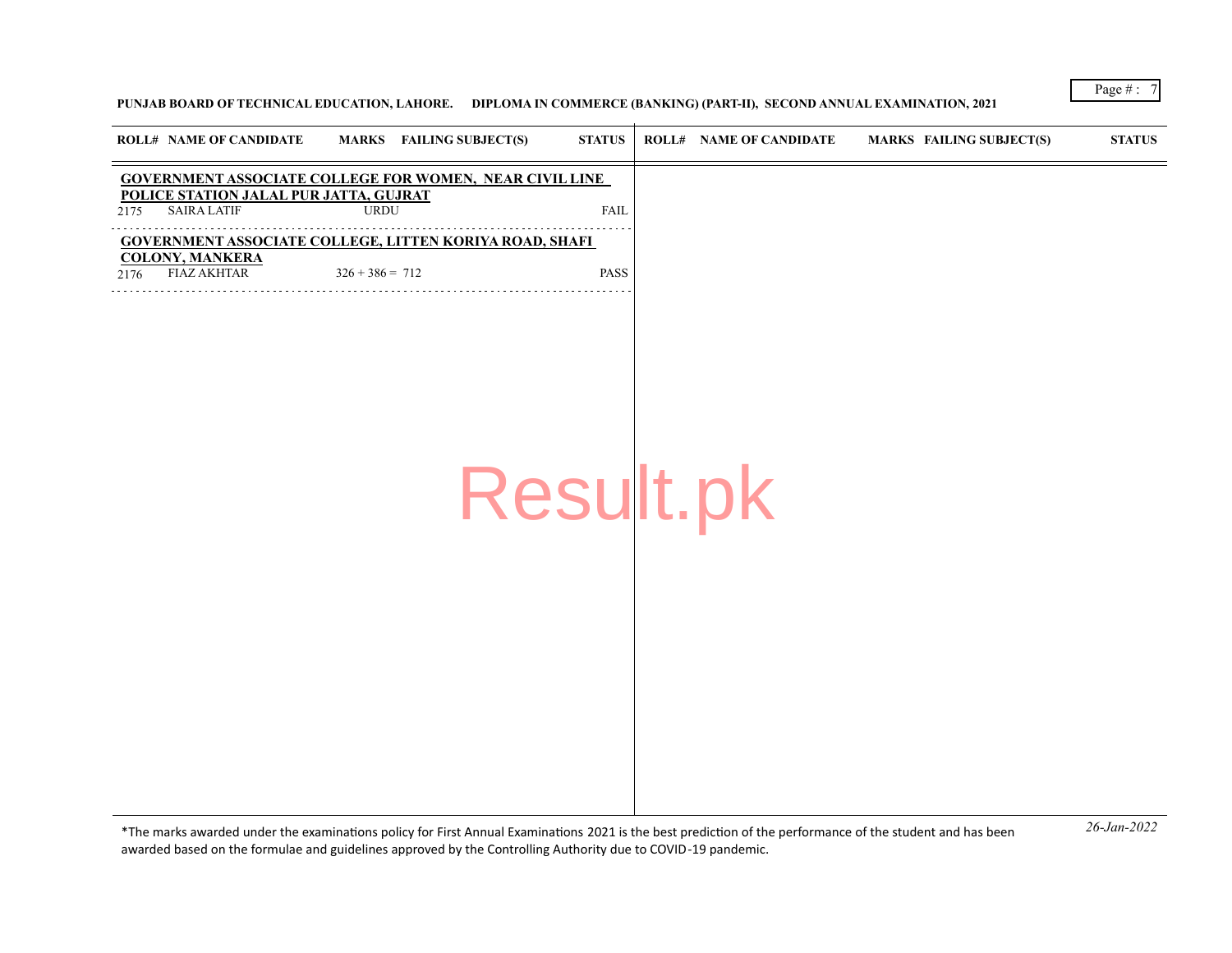### **PUNJAB BOARD OF TECHNICAL EDUCATION, LAHORE. DIPLOMA IN HOTEL OPERATIONS (PART-II), SECOND ANNUAL EXAMINATION, 2021**

|      | <b>ROLL# NAME OF CANDIDATE</b>                                | <b>MARKS</b> FAILING SUBJECT(S)                           | <b>STATUS</b> | <b>ROLL# NAME OF CANDIDATE</b> | MARKS FAILING SUBJECT(S) | $\bold{STATUS}$ |
|------|---------------------------------------------------------------|-----------------------------------------------------------|---------------|--------------------------------|--------------------------|-----------------|
|      |                                                               | COLLEGE OF TOURISM & HOTEL MANAGEMENT, 5-C, MAIN GULBERG, |               |                                |                          |                 |
| 2130 | AYESHA SIDDIQUA ROAD, JAIL ROAD, LAHORE<br>HAMZA MAQBOOL BUTT | <b>URDU</b>                                               | <b>FAIL</b>   |                                |                          |                 |
| 2131 | USMAN AHMAD                                                   | .<br><b>ENG URDU</b><br>.                                 | FAIL          |                                |                          |                 |
|      |                                                               |                                                           |               |                                |                          |                 |
|      |                                                               |                                                           |               |                                |                          |                 |
|      |                                                               |                                                           |               |                                |                          |                 |
|      |                                                               |                                                           |               |                                |                          |                 |
|      |                                                               |                                                           |               |                                |                          |                 |
|      |                                                               |                                                           |               |                                |                          |                 |
|      |                                                               |                                                           |               |                                |                          |                 |
|      |                                                               |                                                           | Result.pk     |                                |                          |                 |
|      |                                                               |                                                           |               |                                |                          |                 |
|      |                                                               |                                                           |               |                                |                          |                 |
|      |                                                               |                                                           |               |                                |                          |                 |
|      |                                                               |                                                           |               |                                |                          |                 |
|      |                                                               |                                                           |               |                                |                          |                 |
|      |                                                               |                                                           |               |                                |                          |                 |
|      |                                                               |                                                           |               |                                |                          |                 |
|      |                                                               |                                                           |               |                                |                          |                 |
|      |                                                               |                                                           |               |                                |                          |                 |
|      |                                                               |                                                           |               |                                |                          |                 |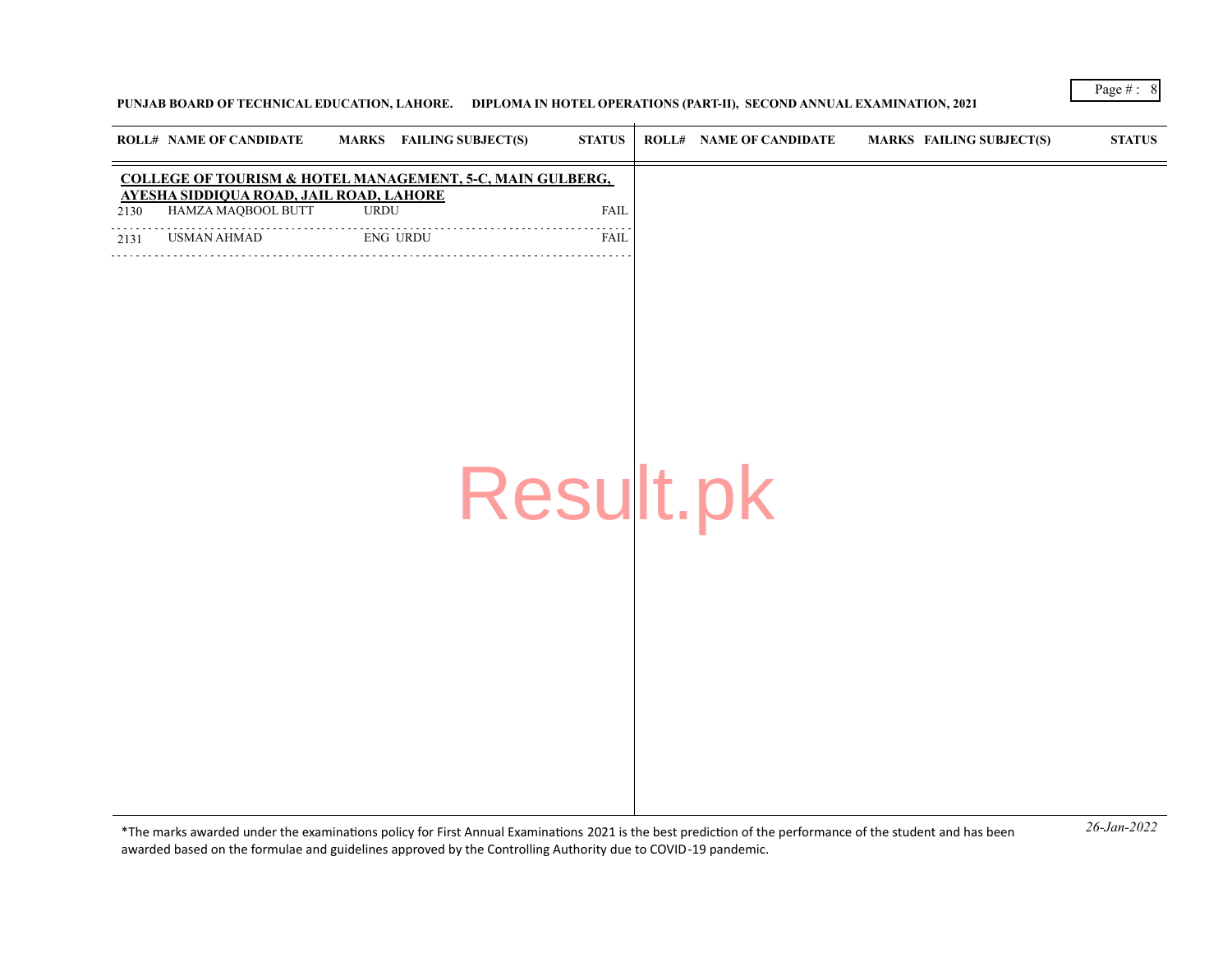**PUNJAB BOARD OF TECHNICAL EDUCATION, LAHORE. DIPLOMA IN BUSINESS ADMINISTRATION (17) (PART-II), SECOND ANNUAL EXAMINATION, 2021**

|      | <b>ROLL# NAME OF CANDIDATE</b>              | <b>MARKS</b> FAILING SUBJECT(S)                           | <b>STATUS</b> | <b>ROLL# NAME OF CANDIDATE</b> | <b>MARKS FAILING SUBJECT(S)</b> | <b>STATUS</b> |
|------|---------------------------------------------|-----------------------------------------------------------|---------------|--------------------------------|---------------------------------|---------------|
|      |                                             | LAYYAH INSTITUTE OF COMMERCE & COMPUTER SCIENCES, COLLEGE |               |                                |                                 |               |
| 2197 | <b>ROAD, LAYYAH</b><br><b>SAIRA BASHEER</b> | $304 + 396 = 700$                                         | PASS          |                                |                                 |               |
| 2198 | <b>BISMA AFTAB</b><br>.                     | $371 + 472 = 843$                                         | PASS          |                                |                                 |               |
|      |                                             |                                                           |               |                                |                                 |               |
|      |                                             |                                                           |               |                                |                                 |               |
|      |                                             |                                                           |               |                                |                                 |               |
|      |                                             |                                                           |               |                                |                                 |               |
|      |                                             |                                                           |               |                                |                                 |               |
|      |                                             |                                                           |               |                                |                                 |               |
|      |                                             |                                                           |               |                                |                                 |               |
|      |                                             |                                                           | Result.pk     |                                |                                 |               |
|      |                                             |                                                           |               |                                |                                 |               |
|      |                                             |                                                           |               |                                |                                 |               |
|      |                                             |                                                           |               |                                |                                 |               |
|      |                                             |                                                           |               |                                |                                 |               |
|      |                                             |                                                           |               |                                |                                 |               |
|      |                                             |                                                           |               |                                |                                 |               |
|      |                                             |                                                           |               |                                |                                 |               |
|      |                                             |                                                           |               |                                |                                 |               |
|      |                                             |                                                           |               |                                |                                 |               |
|      |                                             |                                                           |               |                                |                                 |               |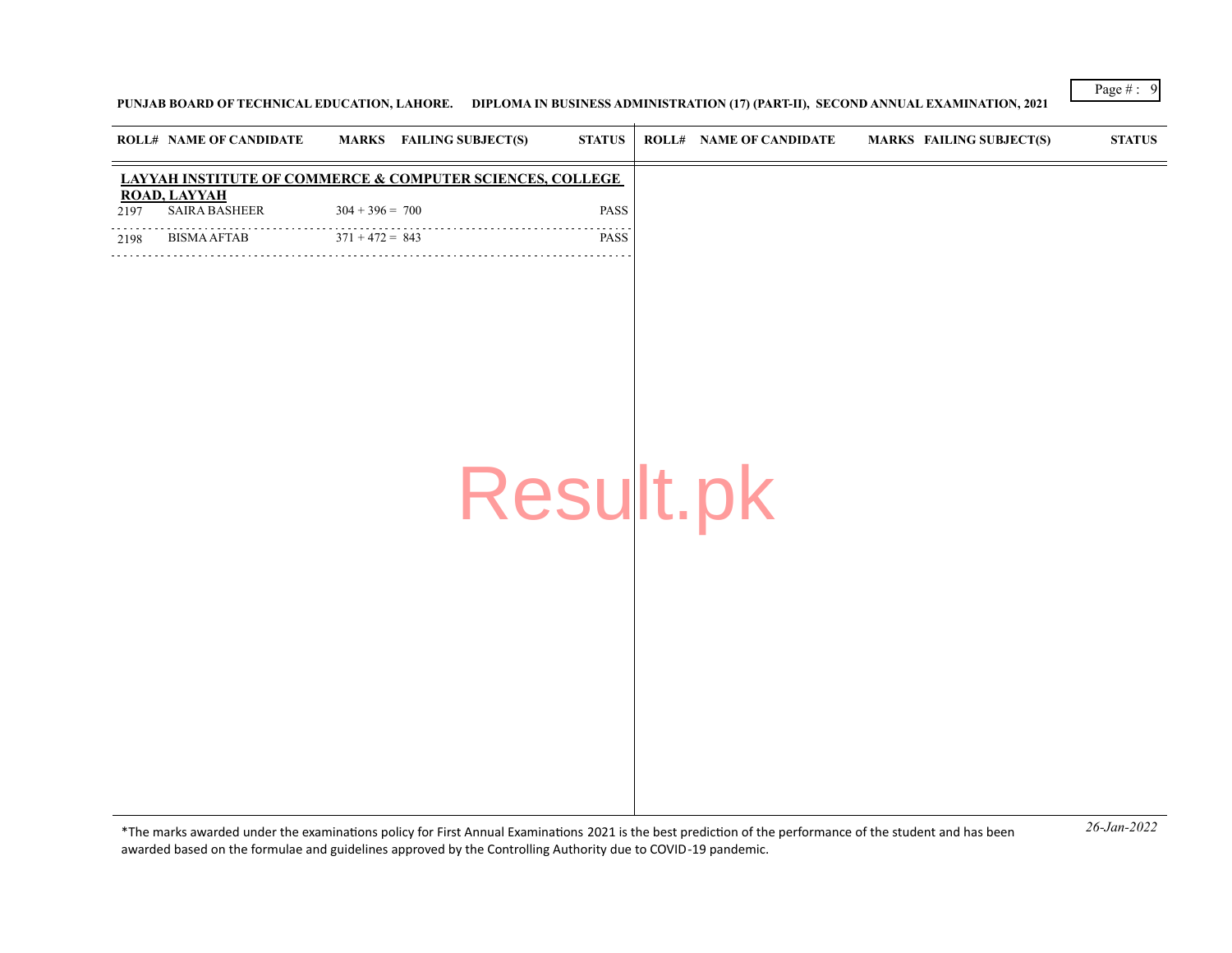#### **PUNJAB BOARD OF TECHNICAL EDUCATION, LAHORE. DIPLOMA IN COMMERCE (BANKING-17) (PART-II), SECOND ANNUAL EXAMINATION, 2021**

|      | <b>ROLL# NAME OF CANDIDATE</b>                           | MARKS FAILING SUBJECT(S)                                       | <b>STATUS</b> | <b>ROLL# NAME OF CANDIDATE</b> | MARKS FAILING SUBJECT(S) | <b>STATUS</b> |
|------|----------------------------------------------------------|----------------------------------------------------------------|---------------|--------------------------------|--------------------------|---------------|
|      |                                                          | <b>GOVERNMENT ASSOCIATE COLLEGE FOR WOMEN, NEAR CIVIL LINE</b> |               |                                |                          |               |
| 2329 | POLICE STATION JALAL PUR JATTA, GUJRAT<br>SHAZIA MANZOOR | $301 + 367 = 668$                                              | <b>PASS</b>   |                                |                          |               |
|      | <b>COLONY, MANKERA</b>                                   | <b>GOVERNMENT ASSOCIATE COLLEGE, LITTEN KORIYA ROAD, SHAFI</b> |               |                                |                          |               |
| 2330 | SAMI ULLAH                                               | $390 + 386 = 776$                                              | <b>PASS</b>   |                                |                          |               |
| 2331 | MUHAMMAD MUJAHID<br>KHAN                                 | $352 + 345 = 697$                                              | <b>PASS</b>   |                                |                          |               |
| 2332 | MUHAMMAD KAMRAN                                          | Fail In Part-I $+352$                                          | RL PART-I     |                                |                          |               |

Result.pk

*26-Jan-2022* \*The marks awarded under the examinatons policy for First Annual Examinatons 2021 is the best predicton of the performance of the student and has been awarded based on the formulae and guidelines approved by the Controlling Authority due to COVID-19 pandemic.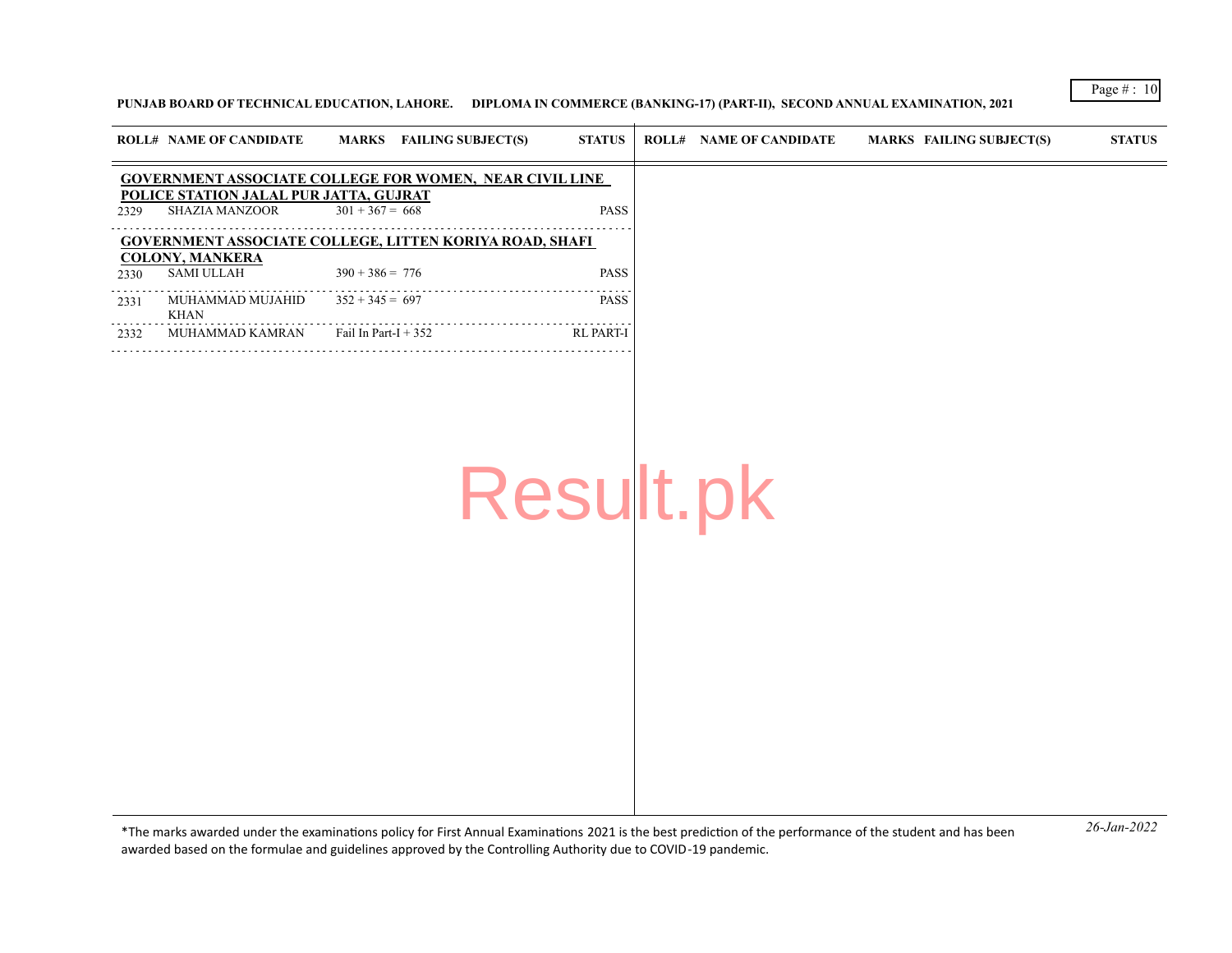**PUNJAB BOARD OF TECHNICAL EDUCATION, LAHORE. DIPLOMA IN COMMERCE (OFFICE SECRETARIAL PRACTICE-17) (PART-II), SECOND ANNUAL EXAMINATION, 2021**

|               | <b>ROLL# NAME OF CANDIDATE</b>                    | MARKS FAILING SUBJECT(S)                                         | <b>STATUS</b>    |           | <b>ROLL# NAME OF CANDIDATE</b>                                | <b>MARKS FAILING SUBJECT(S)</b>                                 | <b>STATUS</b>         |
|---------------|---------------------------------------------------|------------------------------------------------------------------|------------------|-----------|---------------------------------------------------------------|-----------------------------------------------------------------|-----------------------|
|               |                                                   | <b>GOVERNMENT ASSOCIATE COLLEGE FOR BOYS, SHAHI WALA ROAD,</b>   |                  | 2345      | <b>ABUHURAIRAH</b>                                            |                                                                 | <b>FULL FAIL</b>      |
| 2333          | <b>AHMADPUR EAST</b><br>MUHAMMAD SHEHZAD          | $ENG-II$                                                         | <b>FAIL</b>      | .<br>2346 | USMAN ZAFAR                                                   |                                                                 | .<br><b>FULL FAIL</b> |
|               |                                                   | <b>GOVERNMENT ASSOCIATE COLLEGE, NEAR TELEPHONE EXCHANGE,</b>    |                  |           |                                                               | GOVERNMENT ASSOCIATE COLLEGE, NEAR RAILWAY ROAD, GOJRA          |                       |
| <b>ALIPUR</b> |                                                   |                                                                  |                  | 2347      | <b>HAIDER ALI</b>                                             | <b>ESH CS URDU-II</b>                                           | FAIL                  |
| 2334          | MUHAMMAD MEHBOOB $398 + 398 = 796$                |                                                                  | <b>PASS</b>      | 2348      | MUHAMMAD ABDULLAH                                             |                                                                 |                       |
|               | ARIFWALA                                          | <b>GOVERNMENT ASSOCIATE COLLEGE, KALMA CHOWK, BLOCK M,</b>       |                  | 2349      | AMANAT ALI                                                    | ESH CS URDU-II                                                  | FAIL.                 |
| 2335          | <b>USMAN ALI</b>                                  | <b>ENG-II URDU-II</b>                                            | <b>FAIL</b>      | 2350      | MUHAMMAD SUFYAN                                               | ESH CS PAK. ST URDU-II                                          |                       |
|               |                                                   | GOVERNMENT GRADUATE COLLEGE, CHISHTIAN ROAD,                     |                  | .<br>2351 | <b>SHOAIB AKHTER</b>                                          | URDU-II                                                         | FAIL.                 |
| 2336          | <b>BAHAWALNAGAR</b><br>MUHAMMAD MEHTAB            | $491 + 485 = 976$                                                | <b>PASS</b>      | 2352      | ADAN ROMAIL                                                   | $339 + 329 = 668$                                               | <b>PASS</b>           |
| 2337          | NUHAMMAD MUDASSAR $379 + 371 = 750$               |                                                                  | <b>PASS</b>      | .<br>2353 | MUHAMMAD AMIN                                                 | ESH CS                                                          | FAIL.                 |
| 2338          | TUFAIL<br>FAKHAR ABBAS.                           | $295 + 339 = 634$                                                | <b>PASS</b>      | 2354      | MUHAMMAD ADEEL                                                | $351 + 345 = 696$                                               | <b>PASS</b>           |
|               |                                                   | GOVERNMENT ASSOCIATE COLLEGE, NEAR SPORTS STADIUM,               |                  |           |                                                               | <b>GOVERNMENT ASSOCIATE COLLEGE, PEOPLES COLONY, GUJRANWALA</b> |                       |
|               | <b>BHAKKAR</b>                                    |                                                                  |                  | 2355      | <b>SYED SHERAZ SABIR</b>                                      | $304 + 427 = 731$                                               | <b>PASS</b>           |
| 2339          | WALI ULLAH                                        | <b>ESH</b>                                                       | <b>FAIL</b>      | 2356      | <u> La Barbara (Barbara) et al.</u><br><b>MUHAMMAD MUSNNA</b> | $319 + 349 = 668$                                               | PASS.                 |
|               |                                                   | <b>GOVERNMENT ASSOCIATE COLLEGE, KOT MOMAN ROAD, BHALWAL</b>     |                  | 2357      | ZOHAIB NAWAZ                                                  | $330 + 379 = 709$                                               | PASS.                 |
| 2340          | MUHAMMAD ARSLAN                                   | $280 + 311 = 591$                                                | <b>PASS</b>      | 2358      | KHATEEB ALI                                                   | $281 + 320 = 601$                                               | <b>PASS</b>           |
| 2341          | WAJAHAT NAZIR                                     | $299 + 266 = 565$                                                | <b>PASS</b>      |           |                                                               | GOVERNMENT ASSOCIATE COLLEGE, HOSTEL BUILDING OF GOVT.          |                       |
|               |                                                   | <b>GOVERNMENT GRADUATE COLLEGE, BLOCK NO 38, DERA GHAZI KHAN</b> |                  |           | <b>COLLEGE, GATE NO.2, PARK ROAD, HAFIZABAD</b>               |                                                                 |                       |
| 2342          | USAMA NAWAZ                                       | $414 + 408 = 822$                                                | <b>PASS</b>      | 2359      | <b>USMAN RAZA</b>                                             | $387 + 380 = 767$                                               | <b>PASS</b>           |
|               |                                                   | <b>GOVERNMENT GRADUATE COLLEGE, PEOPLES COLONY, FAISALABAD</b>   |                  | 2360      | <b>FAIZ RASOOL</b>                                            | $468 + 459 = 927$                                               | <b>PASS</b>           |
| 2343          | <b>FAIZAN MUSTAFA</b>                             | $ENG-II$                                                         | <b>FAIL</b>      | 2361      | MUHAMMAD AKASH                                                | $363 + 356 = 719$                                               | <b>PASS</b>           |
|               | <b>GOVERNMENT ASSOCIATE COLLEGE, , FORT ABBAS</b> |                                                                  |                  | 2362      | <b>FAIZ RASOOL</b>                                            | $321 + 313 = 634$                                               | <b>PASS</b>           |
| 2344          | MUHAMMAD USAMA BIN                                |                                                                  | <b>FULL FAIL</b> |           |                                                               | <b>GOVERNMENT ASSOCIATE COLLEGE, MOHALLAH GODI, HAROONABAD</b>  |                       |
|               | AZAM                                              |                                                                  |                  | 2363      | MUHAMMAD EJAZ                                                 | $315 + 311 = 626$                                               | <b>PASS</b>           |
|               |                                                   |                                                                  |                  |           |                                                               |                                                                 |                       |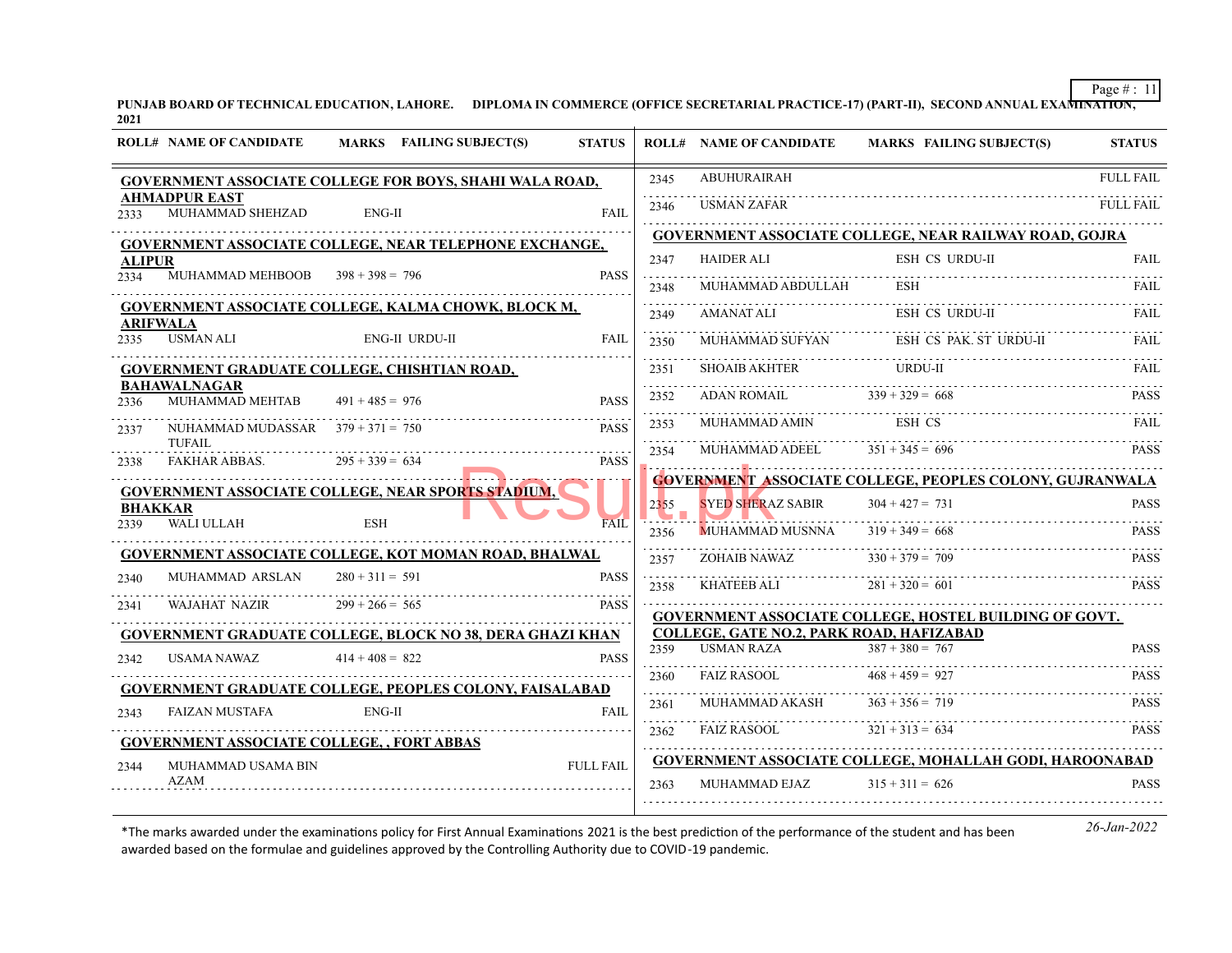**PUNJAB BOARD OF TECHNICAL EDUCATION, LAHORE. DIPLOMA IN COMMERCE (OFFICE SECRETARIAL PRACTICE-17) (PART-II), SECOND ANNUAL EXAMINATION, 2021**

|              | <b>ROLL# NAME OF CANDIDATE</b>                                                           |                   | <b>MARKS</b> FAILING SUBJECT(S) | <b>STATUS</b> |           | <b>ROLL# NAME OF CANDIDATE</b>                          | <b>MARKS FAILING SUBJECT(S)</b>                                                                                         | <b>STATUS</b> |
|--------------|------------------------------------------------------------------------------------------|-------------------|---------------------------------|---------------|-----------|---------------------------------------------------------|-------------------------------------------------------------------------------------------------------------------------|---------------|
|              | <b>GOVERNMENT ASSOCIATE COLLEGE, , JAMPUR</b>                                            |                   |                                 |               | 2379      | <b>UMAIR AHMAD</b>                                      | ESH CS ENG-II                                                                                                           | <b>FAIL</b>   |
| 2364         | MUHAMMAD ZOHAIB ALI                                                                      | ESH CS            |                                 | <b>FAIL</b>   | 2380      | <b>MUJEEB IMRAN</b>                                     | ESH                                                                                                                     | FAIL          |
|              | <b>GOVERNMENT ASSOCIATE COLLEGE, 9/C SATYANA ROAD, JARANWALA</b>                         |                   |                                 |               | 2381      | MUHAMMAD MUBASHAR $403 + 394 = 797$                     |                                                                                                                         | PASS.         |
| 2365         | MUHAMMAD JUNAID<br>AKRAM                                                                 | <b>ESH</b>        |                                 | <b>FAIL</b>   | 2382      | <b>RASOOL</b><br>MUHAMMAD AMMRAN                        | $426 + 419 = 845$                                                                                                       | <b>PASS</b>   |
| 2366         | ABU BAKAR ABBASS                                                                         | ESH               |                                 | <b>FAIL</b>   |           | <b>ANJUM</b>                                            | <b>GOVERNMENT ASSOCIATE COLLEGE, 03-SAEED BLOCK, CANAL BANK</b>                                                         |               |
|              | GOVERNMENT GRADUATE COLLEGE, SATELLITE TOWN, JHANG                                       |                   |                                 |               |           |                                                         | <b>HOUSING COLONY, POST OFFICE HERBANSE PURA, LAHORE</b>                                                                |               |
| 2367         | MUHAMMAD ZEESHAN                                                                         | Absent            |                                 | <b>ABSENT</b> | 2383      | MUHAMMAD BILAL<br><b>YOUNAS</b>                         | ESH BIT-II URDU-II                                                                                                      | <b>FAIL</b>   |
| 2368         | HASSAN KAMRAN                                                                            |                   | ESH BIT-II CS URDU-II           | FAIL          | 2384      | MUHAMMAD USAMA                                          | <b>ESH BIT-II CS</b>                                                                                                    | FAIL          |
|              | GOVERNMENT ASSOCIATE COLLEGE, MUHAMMADIA COLONY, KALUR                                   |                   |                                 |               |           |                                                         | <b>GOVERNMENT ASSOCIATE COLLEGE, 354-55 N SAMANABAD, LAHORE</b>                                                         |               |
| KOT<br>2369  | MATI ULLAH                                                                               | $379 + 372 = 751$ |                                 | <b>PASS</b>   | 2385      | ARHAM RANA                                              | <b>ESH</b>                                                                                                              | <b>FAIL</b>   |
|              |                                                                                          |                   |                                 |               |           |                                                         | <b>GOVERNMENT ASSOCIATE COLLEGE, KOT LAKHPAT, LAHORE</b>                                                                |               |
|              | <b>GOVERNMENT ASSOCIATE COLLEGE, CHICHAWATNI ROAD, CHAK</b><br><b>NO.711 GB, KAMALIA</b> |                   |                                 |               | 2386      | AHMAD AKRAM                                             | <b>ESH CS ENG-II</b>                                                                                                    | <b>FAIL</b>   |
| 2370         | SHAHZAD HAMID                                                                            | $351 + 340 = 691$ |                                 | <b>PASS</b>   |           |                                                         | <u>N.I. Zamoromom monomum monomum monomum monomum m</u><br><b>GOVERNMENT ASSOCIATE COLLEGE FOR WOMEN, COLLEGE ROAD,</b> |               |
| <b>KASUR</b> | <b>GOVERNMENT ASSOCIATE COLLEGE, NEAR DARBAR KAMAL CHISHTI,</b>                          |                   |                                 |               | 2387      | LAYYAH N<br>SIDRA TUL MUNTAHA                           | <b>CS</b>                                                                                                               | FAII.         |
| 2371         | ALI HAMZA                                                                                | ESH               |                                 | <b>FAIL</b>   |           |                                                         | <b>GOVERNMENT ASSOCIATE COLLEGE, MUSA VIRK, MIAN CHANNU</b>                                                             |               |
| 2372         | MATEEN ALI                                                                               | ESH               |                                 | <b>FAIL</b>   | 2388      | ABUZAR MUSHTAO                                          | ESH CS ENG-II URDU-II                                                                                                   | <b>FAIL</b>   |
| 2373         | HASSAN ALI                                                                               |                   | ESH BIT-II ENG-II               | FAIL          |           |                                                         | <b>GOVERNMENT ASSOCIATE COLLEGE, NEAR OFFICER COLONY,</b>                                                               |               |
| 2374         | UMAIR AHMAD BHUTTA Absent                                                                |                   |                                 | ABSENT        | 2389      | <b>MIANWALI</b><br>MUHAMMAD ASIF KHAN $275 + 403 = 678$ |                                                                                                                         | <b>PASS</b>   |
| 2375         | ABDUL HANAN                                                                              |                   | ESH ENG-II                      | <b>FAIL</b>   | 2390      | KAMEER ULLAH KHAN                                       | $300 + 304 = 604$                                                                                                       | PASS.         |
|              | <b>GOVERNMENT ASSOCIATE COLLEGE, ALLAMA IOBAL TOWN, LAHORE</b>                           |                   |                                 |               | .<br>2391 | SAMI ULLAH                                              | ESH BIT-II                                                                                                              | FAIL          |
| 2376         | MUHAMMAD AMMAR                                                                           |                   | <b>ESH URDU-II</b>              | <b>FAIL</b>   |           |                                                         |                                                                                                                         |               |
| 2377         | MUHAMMAD MAJID                                                                           |                   | <b>ESH ENG-II</b>               | FAIL          |           | <b>BAHAWALPUR ROAD,, MULTAN</b>                         | <b>GOVERNMENT GRADUATE COLLEGE, OASIM PUR COLONY</b>                                                                    |               |
| 2378         | MUHAMMAD ALI                                                                             |                   | <b>ESH ENG-II</b>               | FAIL          | 2392      | <b>FRAZ HAIDER</b>                                      | ENG-II PAK. ST URDU-II                                                                                                  | <b>FAIL</b>   |
|              |                                                                                          |                   |                                 |               |           |                                                         |                                                                                                                         |               |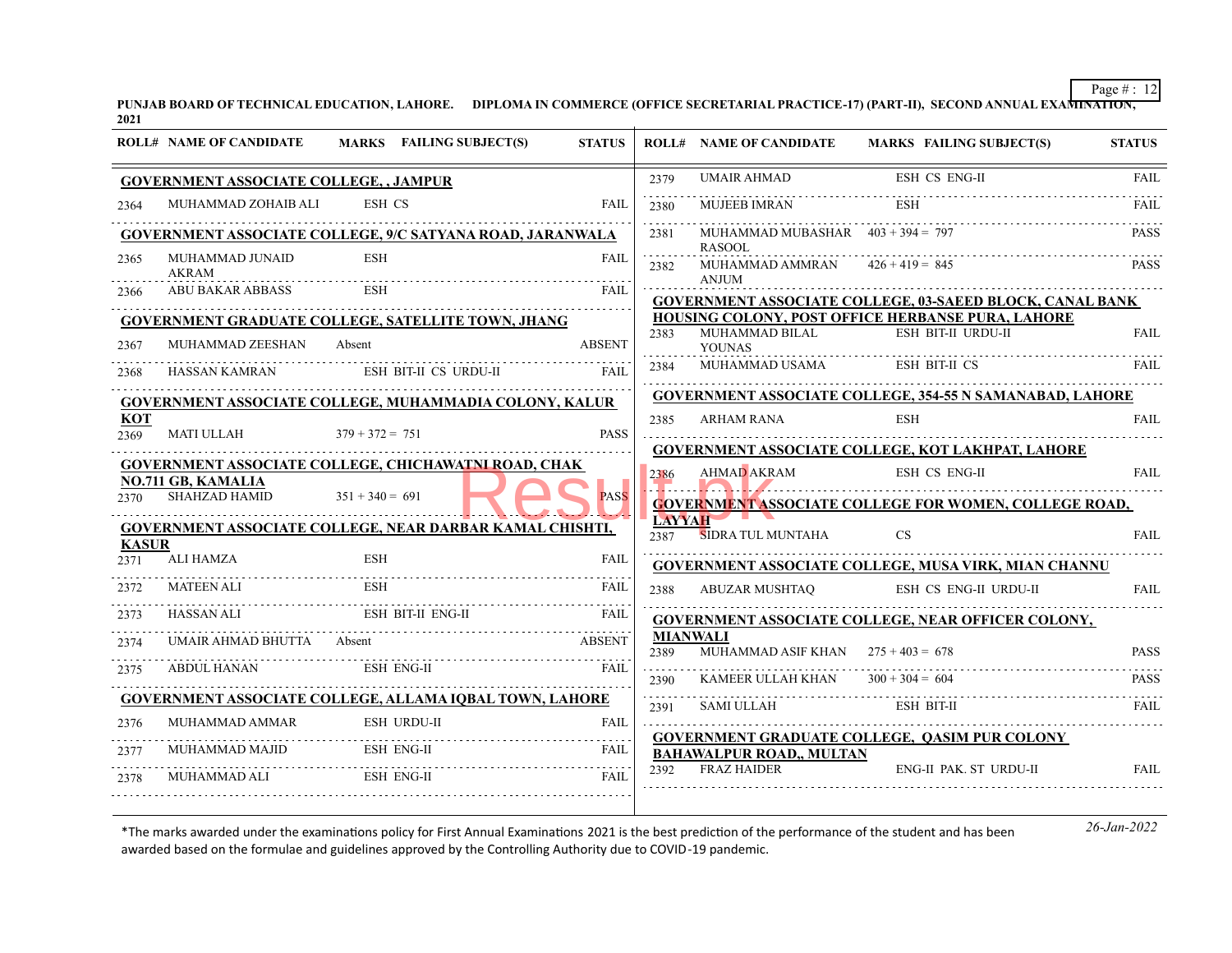**PUNJAB BOARD OF TECHNICAL EDUCATION, LAHORE. DIPLOMA IN COMMERCE (OFFICE SECRETARIAL PRACTICE-17) (PART-II), SECOND ANNUAL EXAMINATION, 2021**

|              | <b>ROLL# NAME OF CANDIDATE</b>                              | MARKS FAILING SUBJECT(S)                                        | <b>STATUS</b> |           | <b>ROLL# NAME OF CANDIDATE</b> | <b>MARKS FAILING SUBJECT(S)</b>                                  | <b>STATUS</b> |
|--------------|-------------------------------------------------------------|-----------------------------------------------------------------|---------------|-----------|--------------------------------|------------------------------------------------------------------|---------------|
|              |                                                             | ASIAN COLLEGE OF COMMERCE, JAMAN CHANDOWAL ROAD, OPP.           |               | 2405      | <b>FAZAL ABBAS</b>             | $549 + 547 = 1096$                                               | <b>PASS</b>   |
| 2393         | <b>NAROWAL PUBLIC SCHOOL, NAROWAL</b><br><b>SUGHRA BIBI</b> | $444 + 435 = 879$                                               | <b>PASS</b>   | .<br>2406 | MUHAMMAD MUDASSAR              | <b>ESH</b>                                                       | FAIL          |
|              |                                                             | <b>GOVERNMENT ASSOCIATE COLLEGE, AL-RAHEEM GARDEN BLOCK-B,</b>  |               | .<br>2407 | MUHAMMAD SALMAN                | $314 + 329 = 643$                                                | <b>PASS</b>   |
|              | <b>NEW LAHORE ROAD, NAROWAL</b>                             |                                                                 |               |           |                                | GOVERNMENT GRADUATE COLLEGE, DOSEHRA GROUND,                     |               |
| 2394         | <b>AQEEL AHMAD</b>                                          | $356 + 349 = 705$                                               | <b>PASS</b>   |           | <b>SHEIKHUPURA</b>             |                                                                  |               |
| 2395         | AMIR ALI                                                    | $362 + 353 = 715$                                               | <b>PASS</b>   | 2408      | SHAMSHAD ALI                   | $351 + 345 = 696$                                                | <b>PASS</b>   |
|              |                                                             | GOVERNMENT ASSOCIATE COLLEGE, X-BLOCK, GOVT. COLONY,            |               |           |                                | <b>GOVERNMENT ASSOCIATE COLLEGE, , TAUNSA SHARIF</b>             |               |
| <b>OKARA</b> |                                                             |                                                                 |               | 2409      | NAJAM UL HASSAN                | ESH                                                              | FAIL          |
| 2396         | <b>ADEEL KHAN</b>                                           | $391 + 385 = 776$                                               | <b>PASS</b>   |           |                                | <b>GOVERNMENT ASSOCIATE COLLEGE, NEAR RAILWAY STATION MULTAN</b> |               |
|              |                                                             | <b>GOVERNMENT ASSOCIATE COLLEGE, NEAR CHAK 2/KB HOTTA ROAD,</b> |               |           | <b>ROAD, VEHARI</b>            |                                                                  |               |
|              | PAKPATTAN SHARIF                                            |                                                                 |               | 2410      | MUHAMMAD BILAL                 | $319 + 322 = 641$                                                | <b>PASS</b>   |
| 2397         | MUHAMMAD MUZAMMIL Absent                                    |                                                                 | <b>RL</b> Fee |           | <b>MAJEED</b>                  |                                                                  |               |
|              |                                                             | <b>GOVERNMENT ASSOCIATE COLLEGE, ADHAN ROAD NEAR PATTOKI</b>    |               |           |                                |                                                                  |               |
|              | <b>SUGAR MILL, PATTOKI</b>                                  |                                                                 |               |           |                                |                                                                  |               |
| 2398         | <b>HAMZA</b>                                                | <b>ESH</b>                                                      | <b>FAIL</b>   |           |                                |                                                                  |               |
| 2399         | AZHAR MEHMOOD                                               | ESH CS                                                          |               |           |                                |                                                                  |               |
|              |                                                             | <b>GOVERNMENT ASSOCIATE COLLEGE, AQILPUR ROAD, RAJANPUR</b>     |               |           |                                |                                                                  |               |
| 2400         | <b>SIKANDAR RAZZAO</b>                                      | ESH                                                             | <b>FAIL</b>   |           |                                |                                                                  |               |
|              |                                                             | <b>GOVERNMENT ASSOCIATE COLLEGE FOR WOMEN, TARIO BIN ZIAD</b>   |               |           |                                |                                                                  |               |
|              | <b>COLONY OPPOSITE FARID PARK, SAHIWAL</b>                  |                                                                 |               |           |                                |                                                                  |               |
| 2401         | <b>SAJEELA ABBAS</b>                                        | $340 + 327 = 667$                                               | <b>PASS</b>   |           |                                |                                                                  |               |
|              |                                                             | <b>GOVERNMENT GRADUATE COLLEGE, LIQUAT ROAD, SAHIWAL</b>        |               |           |                                |                                                                  |               |
| 2402         | MUHAMMAD WALEED<br><b>IRSHAD</b>                            | $479 + 474 = 953$                                               | <b>PASS</b>   |           |                                |                                                                  |               |
| 2403         | <b>AZHAR SHAHZAD</b>                                        | $318 + 330 = 648$                                               | <b>PASS</b>   |           |                                |                                                                  |               |
|              |                                                             | <b>GOVERNMENT ASSOCIATE COLLEGE, FAISALABAD ROAD, SARGODHA</b>  |               |           |                                |                                                                  |               |
| 2404         | MUHAMMAD ABDUR<br><b>REHMAN</b>                             | PAK. ST                                                         | <b>FAIL</b>   |           |                                |                                                                  |               |
|              |                                                             |                                                                 |               |           |                                |                                                                  |               |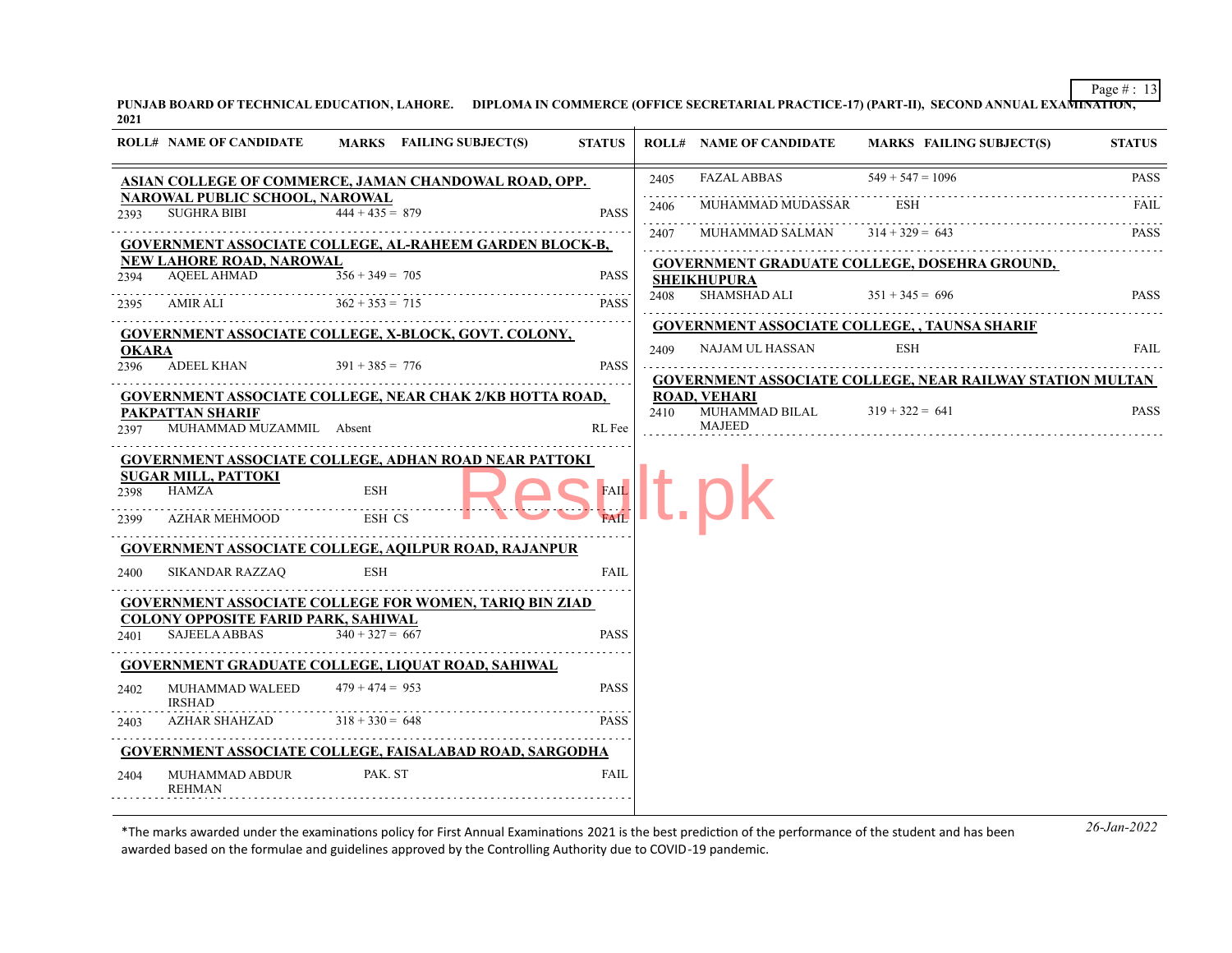**PUNJAB BOARD OF TECHNICAL EDUCATION, LAHORE. DIPLOMA IN COMMERCE (ACCOUNTS-17) (PART-II), SECOND ANNUAL EXAMINATION, 2021**

|      | <b>ROLL# NAME OF CANDIDATE</b>                   | MARKS FAILING SUBJECT(S)                                                     | <b>STATUS</b>    |                  | <b>ROLL# NAME OF CANDIDATE</b>          | <b>MARKS FAILING SUBJECT(S)</b>                                                                                                     | <b>STATUS</b> |
|------|--------------------------------------------------|------------------------------------------------------------------------------|------------------|------------------|-----------------------------------------|-------------------------------------------------------------------------------------------------------------------------------------|---------------|
|      |                                                  | GOVERNMENT ASSOCIATE COLLEGE, KALMA CHOWK, BLOCK M,                          |                  | 2212             | MUHAMMAD ARQAM                          | AAM CS FA-II                                                                                                                        | <b>FAIL</b>   |
| 2199 | <b>ARIFWALA</b><br><b>HABIB ULLAH</b>            | $426 + 418 = 844$                                                            | <b>PASS</b>      |                  |                                         | <b>GOVERNMENT ASSOCIATE COLLEGE, BOYS HOSTEL BULDING, SARWAR</b><br><b>SHAHEED NISHAN-E-HAIDER GOVT. DEGREE COLLEGE, GUJAR KHAN</b> |               |
|      |                                                  | GOVERNMENT ASSOCIATE COLLEGE, NEAR JINNAH COLONY FATEH                       |                  | 2213             | KAMRAN MEHMOOD                          | CS ENG-II URDU-II                                                                                                                   | FAIL          |
| 2200 | <b>JANG ROAD, ATTOCK</b><br><b>OSAMA ADIL</b>    | CS ENG-II URDU-II                                                            | FAIL             | 2214             | MUHAMMAD TAYYAB<br><b>NADEEM</b>        |                                                                                                                                     | FAIL.         |
|      |                                                  | GOVT. COLLEGE OF COMMERCE, CHEEMA TOWN, BAHAWALPUR                           |                  | 2215             | ABDUL WAHAB KHALID                      | CS ENG-II                                                                                                                           | FAIL.         |
| 2201 | MUHAMMAD SAQIB<br><b>RASHEED</b>                 | CS ENG-II                                                                    | <b>FAIL</b>      | 2216             | <b>MUHAMMAD AWAIS</b><br><b>MEHFOOZ</b> | AAM CS ENG-II FA-II<br><b>URDU-II</b>                                                                                               | FAIL          |
| 2202 | MUHAMMAD RIZWAN                                  | $318 + 306 = 624$                                                            | <b>PASS</b>      | 2217             | MOHSIN MEH MOOD                         | AAM CS ENG-II FA-II                                                                                                                 | FAIL.         |
|      | <b>GOVERNMENT ASSOCIATE COLLEGE, , CHAUBARA</b>  |                                                                              |                  | 2218             | MUHAMMAD DANISH                         | AAM CS ENG-II                                                                                                                       | FAIL          |
| 2203 | MUHAMMAD AQIB ALI                                | AAM BIT-II CS FA-II                                                          | FAIL             | 2219             | <b>UMER AFTAB</b>                       | CS ENG-II                                                                                                                           | FAIL.         |
|      |                                                  | GOVERNMENT GRADUATE COLLEGE, BLOCK NO 38, DERA GHAZI KHAN                    |                  |                  |                                         | <b>GOVERNMENT ASSOCIATE COLLEGE, PEOPLES COLONY, GUJRANWALA</b>                                                                     |               |
| 2204 | MUHAMMAD AQIB                                    | AAM BIT-II CS ENG-IL FA-II<br>URDU-II                                        | <b>FAIL</b>      | 2220<br>المتحافظ | MUHAMMAD SAAD KHAN $384 + 464 = 848$    |                                                                                                                                     | <b>PASS</b>   |
| 2205 | MUHAMMAD JUNAID                                  |                                                                              | <b>FULL FAIL</b> | 2221             | <b>PRINCE ZAIN</b>                      | <b>ENG-II URDU-II</b>                                                                                                               |               |
| 2206 | MUHAMMAD IMRAN                                   | $403 + 395 = 798$                                                            | <b>PASS</b>      | <b>GUJRAT</b>    |                                         | GOVERNMENT GRADUATE COLLEGE, JALALPUR JATTAN ROAD,                                                                                  |               |
| 2207 | MUHAMMAD KASHIF                                  | $282 + 268 = 550$                                                            | <b>PASS</b>      | 2222             | MUHAMMAD NABEEL<br><b>ANWAR</b>         | AAM CS ENG-II FA-II<br>URDU-II                                                                                                      | FAII.         |
|      |                                                  | <b>GOVERNMENT ASSOCIATE COLLEGE, NEAR GOVERNMENT</b>                         |                  |                  |                                         | <b>GOVERNMENT ASSOCIATE COLLEGE, HOSTEL BUILDING GOVT.</b>                                                                          |               |
| 2208 | AKASH AHMAD                                      | AGRICULTURE ENGINEERING WORKSHOP JHANG ROAD, FAISALABAD<br>$414 + 405 = 819$ | <b>PASS</b>      | 2223             | MUHAMMAD AMJAD                          | DEGREE COLLEGE (BOYS), BAHAWALPUR ROAD, HASILPUR<br>AAM                                                                             | <b>FAIL</b>   |
|      |                                                  | <b>GOVERNMENT GRADUATE COLLEGE, PEOPLES COLONY, FAISALABAD</b>               |                  |                  | <b>AMEER</b>                            |                                                                                                                                     |               |
| 2209 | MUHAMMAD USMAN<br><b>AHMAD</b>                   | $368 + 361 = 729$                                                            | <b>PASS</b>      |                  |                                         | <b>GOVERNMENT ASSOCIATE COLLEGE FOR WOMEN, UPPER STORY</b><br>VOCATIONAL INSTITUTE FAISALABAD ROAD, JHANG                           |               |
|      | <b>GOVERNMENT ASSOCIATE COLLEGE,, FORT ABBAS</b> |                                                                              |                  | 2224             | SHAHZADI                                | CS FA-II URDU-II                                                                                                                    | <b>FAIL</b>   |
| 2210 | <b>SARMAD KHALID</b>                             | BIT-II CS ENG-II FA-II                                                       | <b>FAIL</b>      |                  |                                         | GOVERNMENT GRADUATE COLLEGE, SATELLITE TOWN, JHANG                                                                                  |               |
|      |                                                  | GOVERNMENT ASSOCIATE COLLEGE, NEAR RAILWAY ROAD, GOJRA                       |                  | 2225<br>.        | MUHAMMAD YASIN                          | AAM CS ENG-II FA-II                                                                                                                 | <b>FAIL</b>   |
| 2211 | <b>REHMAN TARIO</b>                              | AAM CS FA-II URDU-II                                                         | <b>FAIL</b>      | 2226             | KASHIR HASSAN ASKARI                    | CS FA-II                                                                                                                            | FAIL          |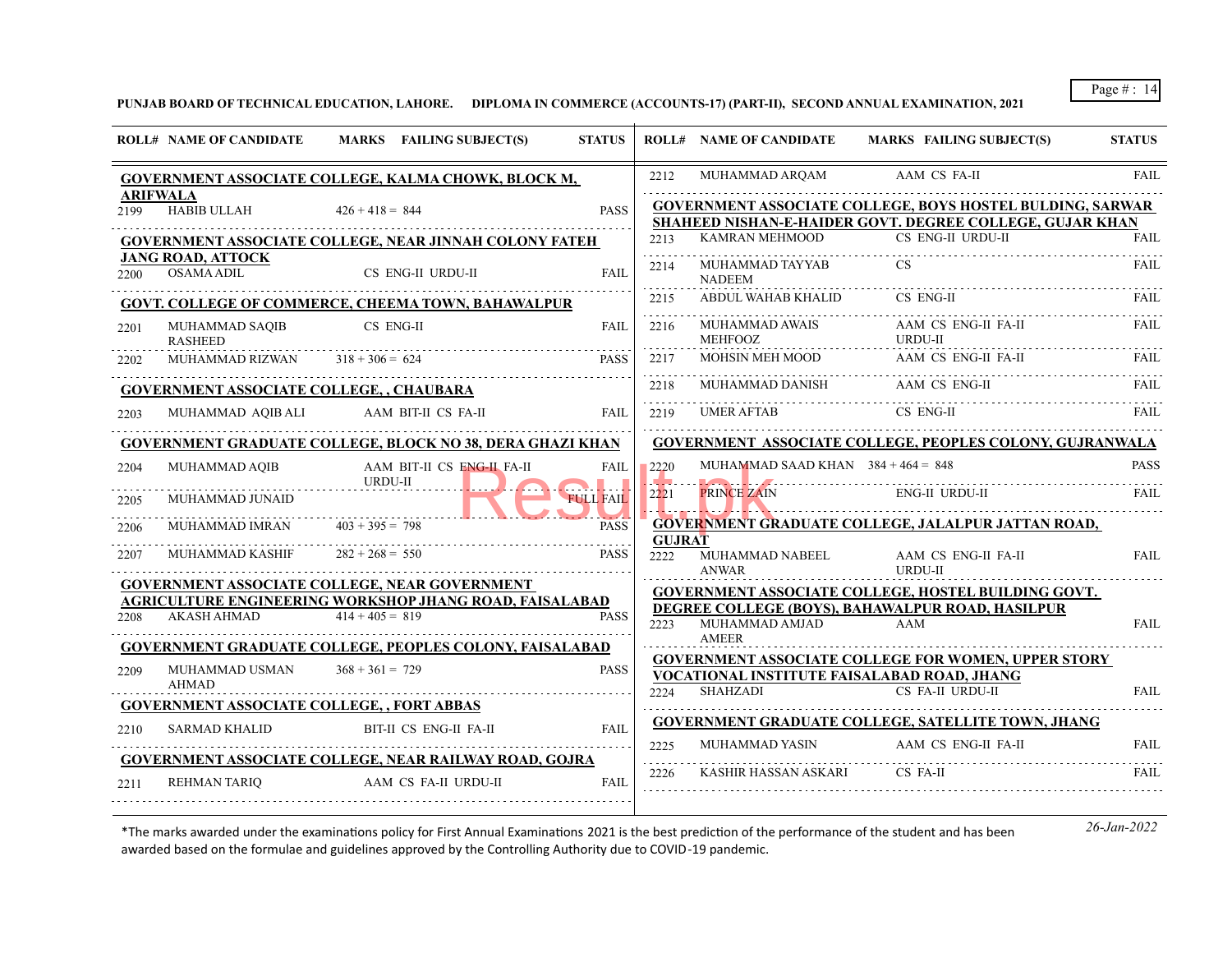**PUNJAB BOARD OF TECHNICAL EDUCATION, LAHORE. DIPLOMA IN COMMERCE (ACCOUNTS-17) (PART-II), SECOND ANNUAL EXAMINATION, 2021**

|      | <b>ROLL# NAME OF CANDIDATE</b>                    | MARKS FAILING SUBJECT(S)                                         | <b>STATUS</b> |                        | <b>ROLL# NAME OF CANDIDATE</b>                 | <b>MARKS FAILING SUBJECT(S)</b>                                  | <b>STATUS</b> |
|------|---------------------------------------------------|------------------------------------------------------------------|---------------|------------------------|------------------------------------------------|------------------------------------------------------------------|---------------|
| 2227 | ADNAN HAIDER                                      | AAM CS FA-II URDU-II                                             | <b>FAIL</b>   | 2245                   | <b>ADEEL ABBAS</b>                             | AAM FA-II                                                        | <b>FAIL</b>   |
| 2228 | MUHAMMAD UMAIR                                    | AAM CS                                                           | FAIL          |                        | <b>GOVERNMENT ASSOCIATE COLLEGE,, KHANEWAL</b> |                                                                  |               |
| 2229 | <b>ABID HUSSAIN</b>                               | CS                                                               | <b>FAIL</b>   | 2246                   | RANA SHAN MUHAMMAD                             | AAM BIT-II CS                                                    | <b>FAIL</b>   |
| 2230 | <b>SHARJEEL ARIF</b>                              |                                                                  | RL Fee        |                        |                                                | GOVERNMENT ASSOCIATE COLLEGE, THQ HOSPITAL G.T.ROAD,,            |               |
|      |                                                   | <b>GOVERNMENT ASSOCIATE COLLEGE, BILAL TOWN, JHELUM</b>          |               | <b>KHARIAN</b><br>2247 | <b>USMAN ASIF</b>                              | AAM CS ENG-II URDU-II                                            | <b>FAIL</b>   |
| 2231 | MUHAMMAD ATTIQUE                                  | AAM CS ENG-II FA-II PAK. ST<br>PE URDU-II                        | FAII.         |                        |                                                | <b>GOVERNMENT ASSOCIATE COLLEGE, MINI BY PASS, RAILWAY ROAD,</b> |               |
| 2232 | HUSNAIN WAQAR                                     | <b>AAM ENG-II</b>                                                | <b>FAIL</b>   | KOT ADDU<br>2248       | SYED HASSAN RAZA                               | $FA-II$                                                          | <b>FAIL</b>   |
| 2233 | AHSAN RAFIOUE BUTT                                | AAM ENG-II URDU-II                                               | <b>FAIL</b>   |                        | <b>BUKHARI</b>                                 |                                                                  |               |
| 2234 | HASSAN ALI SAFDAR                                 | CS URDU-II                                                       | FAIL          | 2249                   | SHAKEEL AHMAD                                  | $282 + 268 = 550$                                                | <b>PASS</b>   |
| 2235 | FAHIM AKRAM                                       | ENG-II URDU-II                                                   | <b>FAIL</b>   | <b>SULTAN</b>          |                                                | <b>KHYBER COLLEGE OF COMMERCE &amp; COMPUTER SCIENCES,, KOT</b>  |               |
| 2236 | MUHAMMAD RASHID                                   | $247 + 300 = 547$                                                | <b>PASS</b>   | 2250                   | <b>BAQIR HUSSAIN</b>                           | $250 + 304 = 554$                                                | <b>PASS</b>   |
| 2237 | MUHAMMAD ALI                                      | CS FA-II                                                         | <b>FAIL</b>   |                        |                                                | <b>GOVERNMENT COLLEGE OF TECHNOLOGY FOR WOMEN, NEAR</b>          |               |
| 2238 | <b>TAYYAB AMIN</b>                                | $235 + 283 = 518$                                                | <b>PASS</b>   | $2251 -$               | <b>JAINMANDIR, LAHORE</b><br><b>NOOR TAHIR</b> | $294 + 279 = 573$                                                | <b>PASS</b>   |
| 2239 | FAKHAR BHATTI                                     | $242 + 287 = 529$                                                | <b>PASS</b>   | 2252                   | <b>BINISH ASLAM</b>                            | $332 + 322 = 654$                                                | <b>PASS</b>   |
| 2240 | BILAL NAWAZ                                       | $248 + 270 = 518$                                                | <b>PASS</b>   |                        |                                                | <b>GOVERNMENT GRADUATE COLLEGE, COLLEGE ROAD, LAYYAH</b>         |               |
|      |                                                   | <b>GOVERNMENT ASSOCIATE COLLEGE FOR WOMEN, GOVT. WOMEN</b>       |               | 2253                   | <b>SAMEE ULLAH KHAN</b>                        | $379 + 371 = 750$                                                | <b>PASS</b>   |
| 2241 | DEGREE COLLEGE, JHELUM<br><b>EZZA SAJID</b>       | $247 + 335 = 582$                                                | <b>PASS</b>   |                        | <b>ROAD, LAYYAH</b>                            | UNITED COMMERCE COLLEGE, 15-Z HOUSING COLONY COLLEGE             |               |
|      |                                                   | <b>GOVERNMENT ASSOCIATE COLLEGE, BEHIND CIVIL HOSPITAL KUKAR</b> |               | 2254                   | HAFIZ MUHAMMAD LATIF                           | <b>CS</b>                                                        | <b>FAIL</b>   |
| 2242 | HATTA ROAD., KABIRWALA<br><b>MUHAMMAD TANVEER</b> | ENG-II                                                           | <b>FAIL</b>   |                        |                                                | <b>GOVERNMENT ASSOCIATE COLLEGE, NEAR SUPER CHOWK MULTAN</b>     |               |
|      | NO.711 GB, KAMALIA                                | <b>GOVERNMENT ASSOCIATE COLLEGE, CHICHAWATNI ROAD, CHAK</b>      |               | 2255                   | <b>ROAD, LODHRAN</b><br>MUHAMMAD USAMA         | $345 + 333 = 678$                                                | <b>PASS</b>   |
| 2243 | <b>GHULAM MUSTAFA</b>                             | AAM CS ENG-II FA-II<br>URDU-II                                   | <b>FAIL</b>   |                        | PAKKA MINOR ROAD, MAILSI                       | <b>GOVERNMENT ASSOCIATE COLLEGE, NEAR CHUNGI NO.11, KEROR</b>    |               |
| 2244 | MUHAMMAD IDREES KHAN $287 + 277 = 564$            |                                                                  | <b>PASS</b>   | 2256                   | MUHAMMAD TALAL                                 | $414 + 407 = 821$                                                | <b>PASS</b>   |
|      |                                                   |                                                                  |               |                        |                                                |                                                                  |               |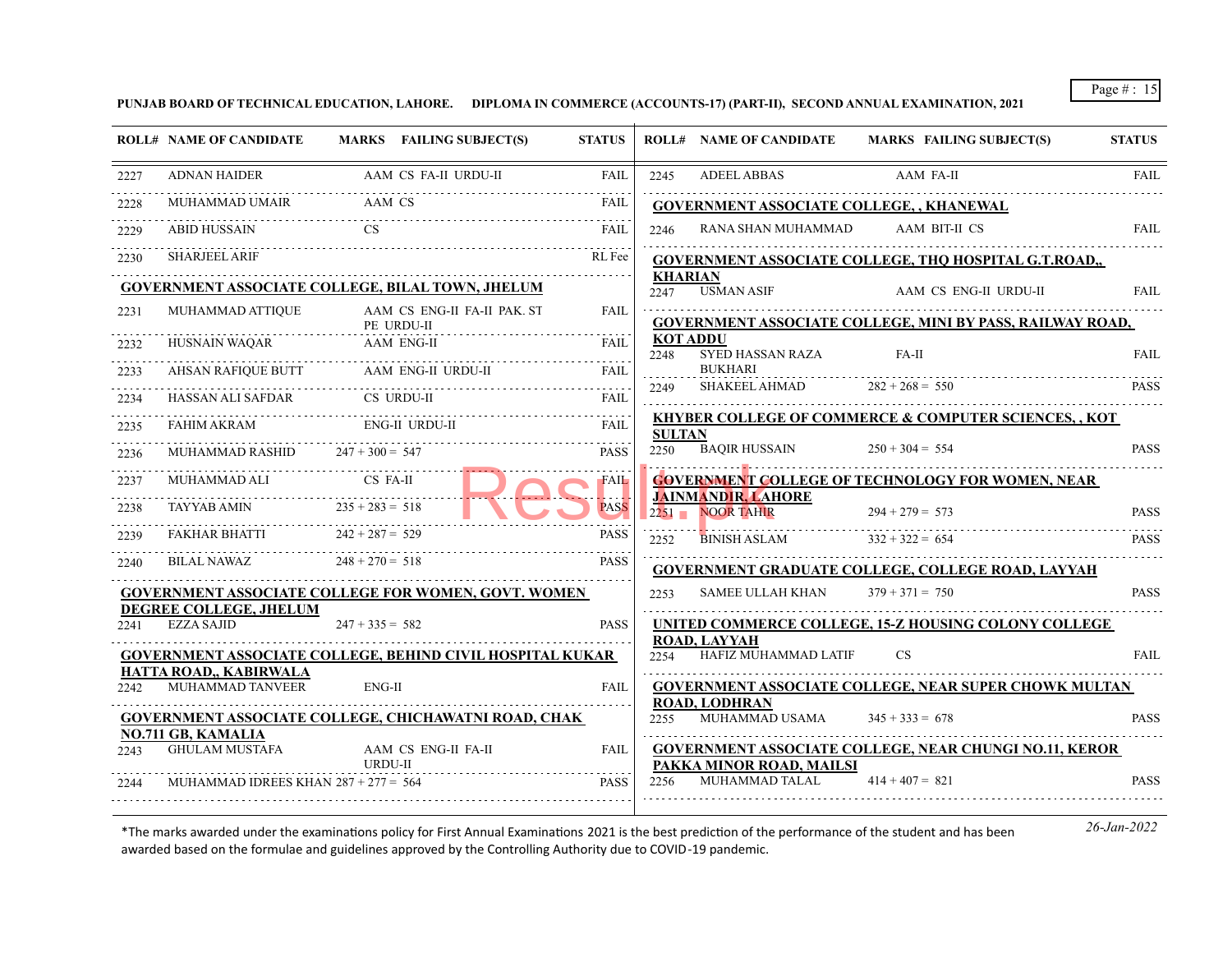**PUNJAB BOARD OF TECHNICAL EDUCATION, LAHORE. DIPLOMA IN COMMERCE (ACCOUNTS-17) (PART-II), SECOND ANNUAL EXAMINATION, 2021**

|                         | <b>ROLL# NAME OF CANDIDATE</b>           | MARKS FAILING SUBJECT(S)                                        | <b>STATUS</b> |           | <b>ROLL# NAME OF CANDIDATE</b>                       | <b>MARKS FAILING SUBJECT(S)</b>                                                                                                 | <b>STATUS</b> |
|-------------------------|------------------------------------------|-----------------------------------------------------------------|---------------|-----------|------------------------------------------------------|---------------------------------------------------------------------------------------------------------------------------------|---------------|
| 2257                    | SHEHZAD MAZHAR                           | $403 + 396 = 799$                                               | <b>PASS</b>   | 2272      | RANA ABDUL REHMAN                                    | $410 + 403 = 813$                                                                                                               | <b>PASS</b>   |
| 2258                    | MUHAMMAD AURANGZAIB $426 + 419 = 845$    |                                                                 | <b>PASS</b>   |           |                                                      | GOVERNMENT ASSOCIATE COLLEGE, AL-RAHEEM GARDEN BLOCK-B,                                                                         |               |
|                         |                                          | GOVERNMENT ASSOCIATE COLLEGE, NEAR OFFICER COLONY,              |               | 2273      | NEW LAHORE ROAD. NAROWAL<br>MUHAMMAD AFAO            | $318 + 308 = 626$                                                                                                               | <b>PASS</b>   |
| <b>MIANWALI</b><br>2259 | ADIL SHEHZAD                             | AAM URDU-II                                                     | <b>FAIL</b>   | 2274      | MUHAMMAD BILAL                                       | $278 + 353 = 631$                                                                                                               | <b>PASS</b>   |
| 2260                    | MOHAMMAD SHAHZEB ALI                     | CS ENG-II FA-II URDU-II                                         | <b>FAIL</b>   |           |                                                      | LAHORE COLLEGE OF COMMERCE, NEAR CIVIL HOSPITAL & OLD                                                                           |               |
|                         |                                          | GOVERNMENT ASSOCIATE COLLEGE, CANTT, NEAR STATE BANK OF         |               | 2275      | <b>KETCHERY,, NAROWAL</b><br><b>IHTISHAM ASLAM</b>   | AAM CS FA-II                                                                                                                    | <b>FAIL</b>   |
| 2261                    | PAKISTAN, MULTAN<br><b>HAMZA RASHEED</b> | AAM CS ENG-II FA-II<br><b>URDU-II</b>                           | <b>FAIL</b>   |           |                                                      | GOVERNMENT ASSOCIATE COLLEGE, AT GOVT. AL-BURINI COLLEGE,                                                                       |               |
|                         |                                          | <b>GOVERNMENT GRADUATE COLLEGE, QASIM PUR COLONY</b>            |               | 2276      | KHEWORA ROAD, PIND DADAN KHAN<br><b>MUNEEB ZAFAR</b> | $230 + 254 = 484$                                                                                                               | <b>PASS</b>   |
|                         | <b>BAHAWALPUR ROAD,, MULTAN</b>          |                                                                 |               | د د د د د |                                                      |                                                                                                                                 |               |
| 2262                    | <b>AZHAR AHMAD</b>                       | URDU-II                                                         | FAIL          | 2277      | <b>SULEMAN RAZA</b>                                  | $253 + 280 = 533$                                                                                                               | <b>PASS</b>   |
| 2263                    | MUHAMMAD ISMAIL                          | BIT-II CS ENG-II URDU-II                                        | <b>FAIL</b>   |           |                                                      | GOVERNMENT ASSOCIATE COLLEGE, PINDI ROAD, PINDI GHEB                                                                            |               |
| 2264                    | <b>HASEEB NASIR</b>                      | AAM BIT-II CS FA-II                                             | <b>FAIL</b>   | 2278      | <b>SAMEER ABBAS</b>                                  | CS FA-II URDU-II                                                                                                                | <b>FAIL</b>   |
| 2265                    | RANA USAMA NOUMAN                        | CS ENG-II URDU-II                                               | <b>FAIL</b>   | 2279<br>. | <b>MALIK AMMAR AHMED</b>                             | Absent<br><u> 1999 - J. W. H. Hammer Hammer Hammer Hammer Hammer Hammer Hammer Hammer Hammer Hammer Hammer Hammer Hammer Ha</u> | ABSENT        |
|                         |                                          | <b>GOVERNMENT ASSOCIATE COLLEGE, WOOD BERRI ROAD NEAR SUNNY</b> |               | 2280      | <b>AQIB ALI FARHAT</b>                               | $352 + 345 = 697$                                                                                                               | <b>PASS</b>   |
| 2266                    | <b>BANK, MURREE</b><br>MUHAMMAD HUSNAIN  | URDU-II                                                         | <b>FAIL</b>   | 2281<br>. | FARZAND                                              | AAM BIT-II CS ENG-II FA-II<br><b>URDU-II</b>                                                                                    | FAIL          |
|                         | ABBASI                                   |                                                                 |               | 2282      | MUHAMMAD AWAIS KHAN                                  | AAM CS ENG-II FA-II                                                                                                             | FAII.         |
|                         | <b>MUZAFFARGARH</b>                      | GOVERNMENT ASSOCIATE COLLEGE, FAISAL STADIUM,                   |               | .<br>2283 | MUHAMMAD AAQIB<br><b>SARFRAZ</b>                     | AAM BIT-II FA-II                                                                                                                | FAIL.         |
| 2267                    | ABDULLAH GHAFFAR                         | $352 + 344 = 696$                                               | <b>PASS</b>   | .<br>2284 | RASHID MINHAS                                        | AAM FA-II URDU-II                                                                                                               |               |
| 2268                    | WAOAS MUSHTAO                            | $298 + 290 = 588$                                               | <b>PASS</b>   | .<br>2285 | MUHAMMAD USMAN                                       | Absent                                                                                                                          | <b>ABSENT</b> |
| 2269                    | MUHAMMAD AQIB                            | $271 + 258 = 529$                                               | <b>PASS</b>   | .<br>2286 | <b>GULRAIZ</b>                                       | AAM CS FA-II URDU-II                                                                                                            | FAIL          |
| 2270                    | MUHAMMAD AASIM TARIO $345 + 339 = 684$   |                                                                 | <b>PASS</b>   | 2287      | AZAN WAHEED                                          | AAM CS FA-II URDU-II                                                                                                            | <b>FAIL</b>   |
|                         | NARANG MANDI                             | GOVERNMENT ASSOCIATE COLLEGE, MOHALLAH RAFIQABAD,               |               | 2288      | SAKHI AHMED                                          | AAM CS FA-II URDU-II                                                                                                            | FAIL          |
| 2271                    | ZAID ALI                                 | $379 + 374 = 753$                                               | <b>PASS</b>   | 2289      | MUHAMMAD QAZAFI                                      | FA-II                                                                                                                           | <b>FAIL</b>   |
|                         |                                          |                                                                 |               |           |                                                      |                                                                                                                                 |               |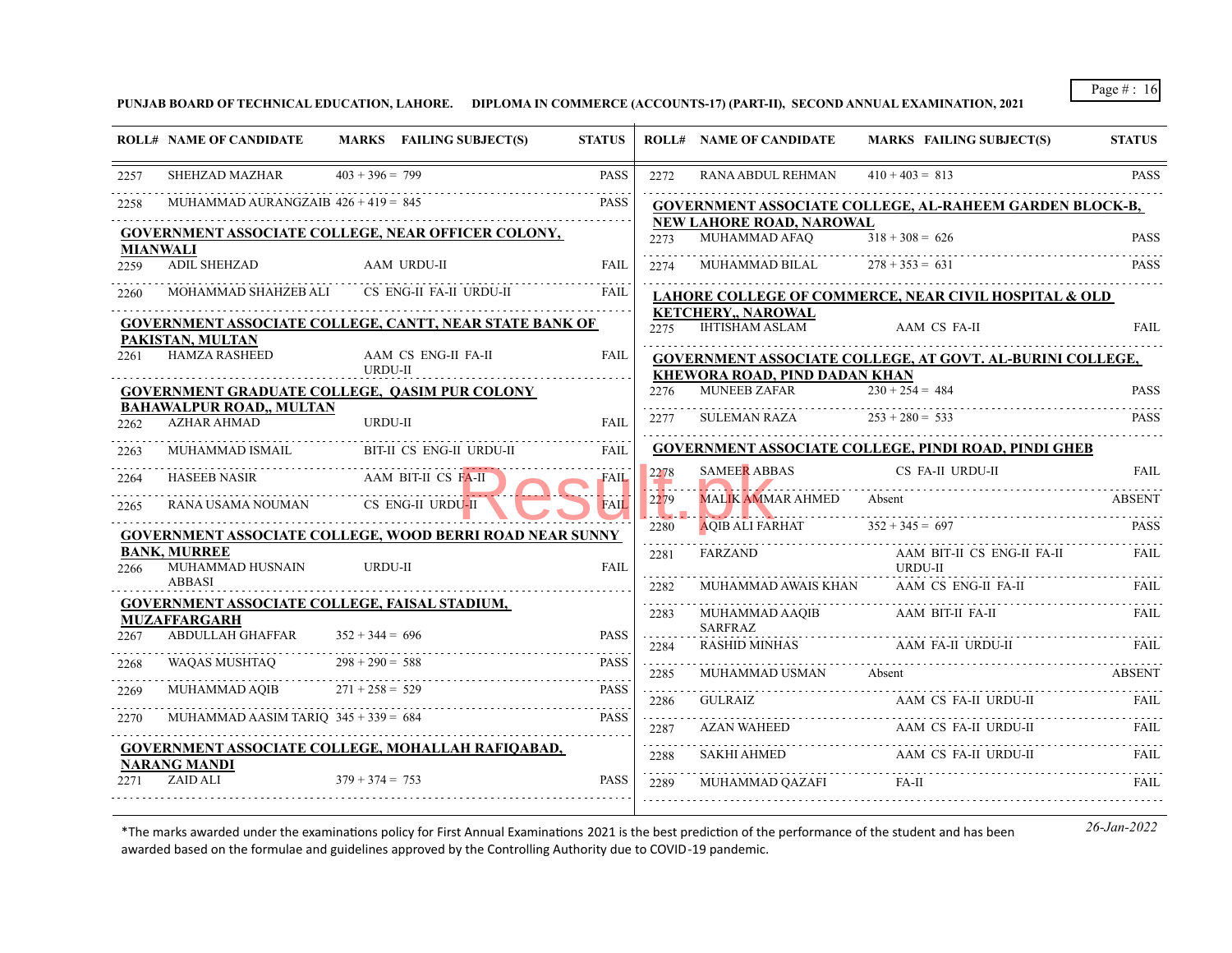**PUNJAB BOARD OF TECHNICAL EDUCATION, LAHORE. DIPLOMA IN COMMERCE (ACCOUNTS-17) (PART-II), SECOND ANNUAL EXAMINATION, 2021**

|      | <b>ROLL# NAME OF CANDIDATE</b>                                  | MARKS FAILING SUBJECT(S)                                           | <b>STATUS</b> |      | <b>ROLL# NAME OF CANDIDATE</b>    | <b>MARKS FAILING SUBJECT(S)</b>                                                     | <b>STATUS</b> |
|------|-----------------------------------------------------------------|--------------------------------------------------------------------|---------------|------|-----------------------------------|-------------------------------------------------------------------------------------|---------------|
| 2290 | MUHAMMAD HUMAIR RAZA BIT-II FA-II                               |                                                                    | FAIL          | 2307 | AMIR RAZA                         | $298 + 289 = 587$                                                                   | <b>PASS</b>   |
| 2291 |                                                                 |                                                                    | FAIL          |      |                                   | GOVERNMENT GRADUATE COLLEGE, DOSEHRA GROUND,                                        |               |
| 2292 | MUHAMMAD ZEESHAN                                                | Absent                                                             | <b>ABSENT</b> | 2411 | <b>SHEIKHUPURA</b><br>USAMA JAMIL | CS FA-II                                                                            | <b>FAIL</b>   |
| 2293 | HAMAD ZAFAR                                                     | Absent                                                             | <b>ABSENT</b> |      |                                   | GOVERNMENT ASSOCIATE COLLEGE, CANTT ROAD,, SHORKOT                                  |               |
| 2294 |                                                                 | SARDAR MUHAMMAD TAQI Absent                                        | <b>ABSENT</b> | 2308 | HAMZA BASHIR                      | $327 + 384 = 711$                                                                   | <b>PASS</b>   |
| 2295 |                                                                 | WASEEM AKRAM AAM CS ENG-II FA-II                                   | FAIL          | 2309 |                                   | MUHAMMAD SAGHEER AAM BIT-II ENG-II                                                  |               |
| 2296 | YASIR ATTA<br>Absent                                            |                                                                    | <b>ABSENT</b> | 2310 | <b>SAMAR SIDDIQUE</b>             | CS ENG-II                                                                           | FAIL          |
|      |                                                                 | <b>GOVERNMENT ASSOCIATE COLLEGE FOR WOMEN, EIDE GAH ROAD,</b>      |               | 2311 | MUHAMMAD ASHRAF                   | ENG-II URDU-II                                                                      |               |
| 2297 | <b>RAHIM YAR KHAN</b><br><b>SAWERA RAMZAN</b>                   | Absent                                                             | <b>ABSENT</b> |      | <b>MEHMOOD</b>                    |                                                                                     |               |
|      |                                                                 | <b>GOVERNMENT ASSOCIATE COLLEGE, AQILPUR ROAD, RAJANPUR</b>        |               | 2312 | HAMZA ALTAF                       | <b>GOVERNMENT ASSOCIATE COLLEGE, OLD MULTAN ROAD, SHUJABAD</b><br>$379 + 370 = 749$ | <b>PASS</b>   |
| 2298 | ANAS FARID MALIK                                                | $468 + 460 = 928$                                                  | <b>PASS</b>   | 2313 | MUHAMMAD SHERAZ                   |                                                                                     | RL Fee        |
|      |                                                                 | <b>GOVERNMENT ASSOCIATE COLLEGE, SAID PUR SCHEME # 2 SATTELITE</b> |               |      |                                   | $376 + 364 = 740$                                                                   |               |
|      | TOWN. RAWALPINDI                                                |                                                                    |               | 2314 | <b>MUHAMMAD HASHIR</b>            |                                                                                     | <b>PASS</b>   |
| 2299 | <b>RABIA DAR</b>                                                | $363 + 353 = 716$                                                  |               |      | 2315 MUHAMMAD ADNAN               | $269 + 314 = 583$                                                                   | <b>PASS</b>   |
|      |                                                                 | <b>GOVERNMENT ASSOCIATE COLLEGE, JHANG ROAD, OPP. ICE FACTORY,</b> |               |      | 2316 ATTA ULLAH $402 + 367 = 769$ |                                                                                     | <b>PASS</b>   |
| 2300 | <b>SAHIWAL SARGODHA</b><br>MUHAMMAD SHEHR YAR $421 + 399 = 820$ |                                                                    | <b>PASS</b>   |      |                                   | <b>GOVERNMENT ASSOCIATE COLLEGE, KUTCHERY ROAD, SIALKOT</b>                         |               |
|      |                                                                 | <b>GOVERNMENT ASSOCIATE COLLEGE, FAISALABAD ROAD, SARGODHA</b>     |               | 2317 | HUSNAIN ALI                       | AAM CS URDU-II                                                                      | FAIL.         |
| 2301 | GULFAM TASAWAR                                                  | Absent                                                             | <b>ABSENT</b> | 2318 |                                   |                                                                                     | FAIL          |
|      | HASSAN ALI MISER ENG-II URDU-II                                 |                                                                    |               | 2319 | NISAR ALI                         | ENG-II                                                                              | FAIL          |
| 2302 |                                                                 |                                                                    | FAIL.         |      |                                   | <b>GOVERNMENT GRADUATE COLLEGE, NEAR MUNICIPAL CORPORATION</b>                      |               |
| 2303 | MEHRAN RIAZ $340 + 330 = 670$                                   |                                                                    | <b>PASS</b>   |      | OFFICE, SIALKOT QILLA, SIALKOT    |                                                                                     |               |
| 2304 |                                                                 | URDU-II                                                            | <b>FAIL</b>   | 2320 | HAMMAD ALI                        | AAM                                                                                 | <b>FAIL</b>   |
| 2305 | <b>SHAHZAIB ARIF</b>                                            | AAM CS ENG-II FA-II                                                | FAIL          |      |                                   | <b>GOVERNMENT ASSOCIATE COLLEGE, AL HAJ SULTAN ROAD, TALAGANG</b>                   |               |
| 2306 | UMAIR MUSSA $286 + 274 = 560$                                   | URDU-II                                                            | <b>PASS</b>   | 2321 | <b>DANISH ALI</b>                 | CS ENG-II FA-II URDU-II                                                             | <b>FAIL</b>   |
|      |                                                                 |                                                                    |               | 2322 | MALIK AFAQ HUSSAIN                | ENG-II                                                                              | FAIL          |
|      |                                                                 |                                                                    |               |      |                                   |                                                                                     |               |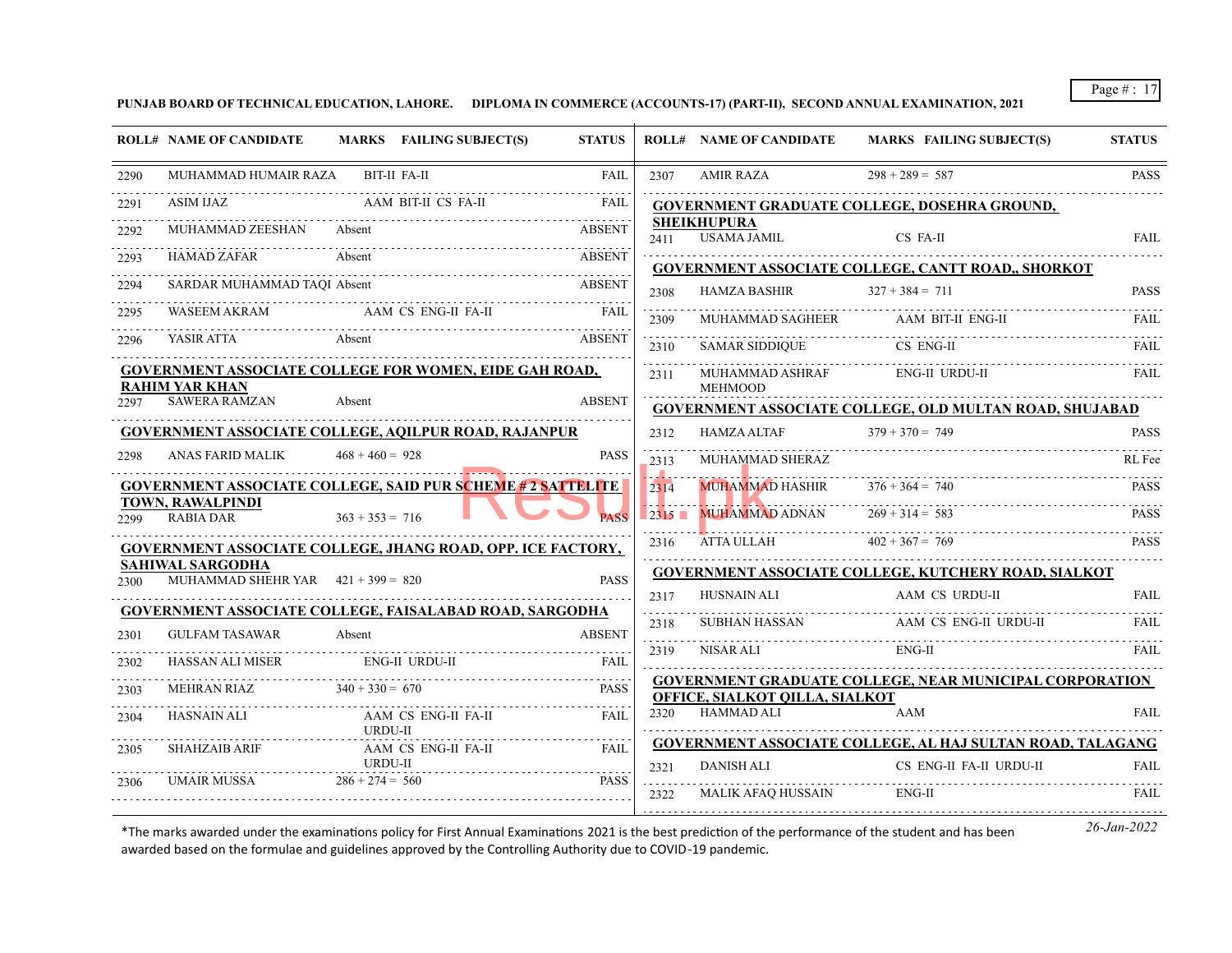#### **PUNJAB BOARD OF TECHNICAL EDUCATION, LAHORE. DIPLOMA IN COMMERCE (ACCOUNTS-17) (PART-II), SECOND ANNUAL EXAMINATION, 2021**

|                       | <b>ROLL# NAME OF CANDIDATE</b>                                   |           | MARKS FAILING SUBJECT(S) | <b>STATUS</b> | <b>ROLL# NAME OF CANDIDATE</b> | MARKS FAILING SUBJECT(S) | <b>STATUS</b> |
|-----------------------|------------------------------------------------------------------|-----------|--------------------------|---------------|--------------------------------|--------------------------|---------------|
|                       | <b>WAJAHAT HAIDER</b>                                            |           | CS ENG-II FA-II          | <b>FAIL</b>   |                                |                          |               |
| 2323                  |                                                                  |           |                          |               |                                |                          |               |
| 2324                  | <b>FARKH MEHMOOD</b>                                             |           | AAM CS ENG-II FA-II      | <b>FAIL</b>   |                                |                          |               |
| 2325                  | MUHAMMAD ABDUL<br>WAHAB                                          | $FA-II$   |                          | <b>FAIL</b>   |                                |                          |               |
|                       | LEADS COLLEGE OF COMMERCE, NEAR TOWN COMMITTEE, TAUNSA           |           |                          |               |                                |                          |               |
| <b>SHARIF</b><br>2326 | MUHAMMAD AMIN                                                    | <b>CS</b> |                          | <b>FAIL</b>   |                                |                          |               |
| 2327                  | MUHAMMAD MUBASHIR $361 + 343 = 704$<br><b>NAWAZ</b>              |           |                          | <b>PASS</b>   |                                |                          |               |
|                       | <b>GOVERNMENT ASSOCIATE COLLEGE, NEAR RAILWAY STATION MULTAN</b> |           |                          |               |                                |                          |               |
| 2328                  | <b>ROAD, VEHARI</b><br>MUHAMMAD ZOHAIB HANIF                     | CS FA-II  |                          | <b>FAIL</b>   |                                |                          |               |
|                       |                                                                  |           |                          |               |                                |                          |               |
|                       |                                                                  |           |                          |               |                                |                          |               |
|                       |                                                                  |           |                          |               |                                |                          |               |
|                       |                                                                  |           |                          |               | Result.pk                      |                          |               |
|                       |                                                                  |           |                          |               |                                |                          |               |
|                       |                                                                  |           |                          |               |                                |                          |               |
|                       |                                                                  |           |                          |               |                                |                          |               |

*26-Jan-2022* \*The marks awarded under the examinatons policy for First Annual Examinatons 2021 is the best predicton of the performance of the student and has been awarded based on the formulae and guidelines approved by the Controlling Authority due to COVID-19 pandemic.